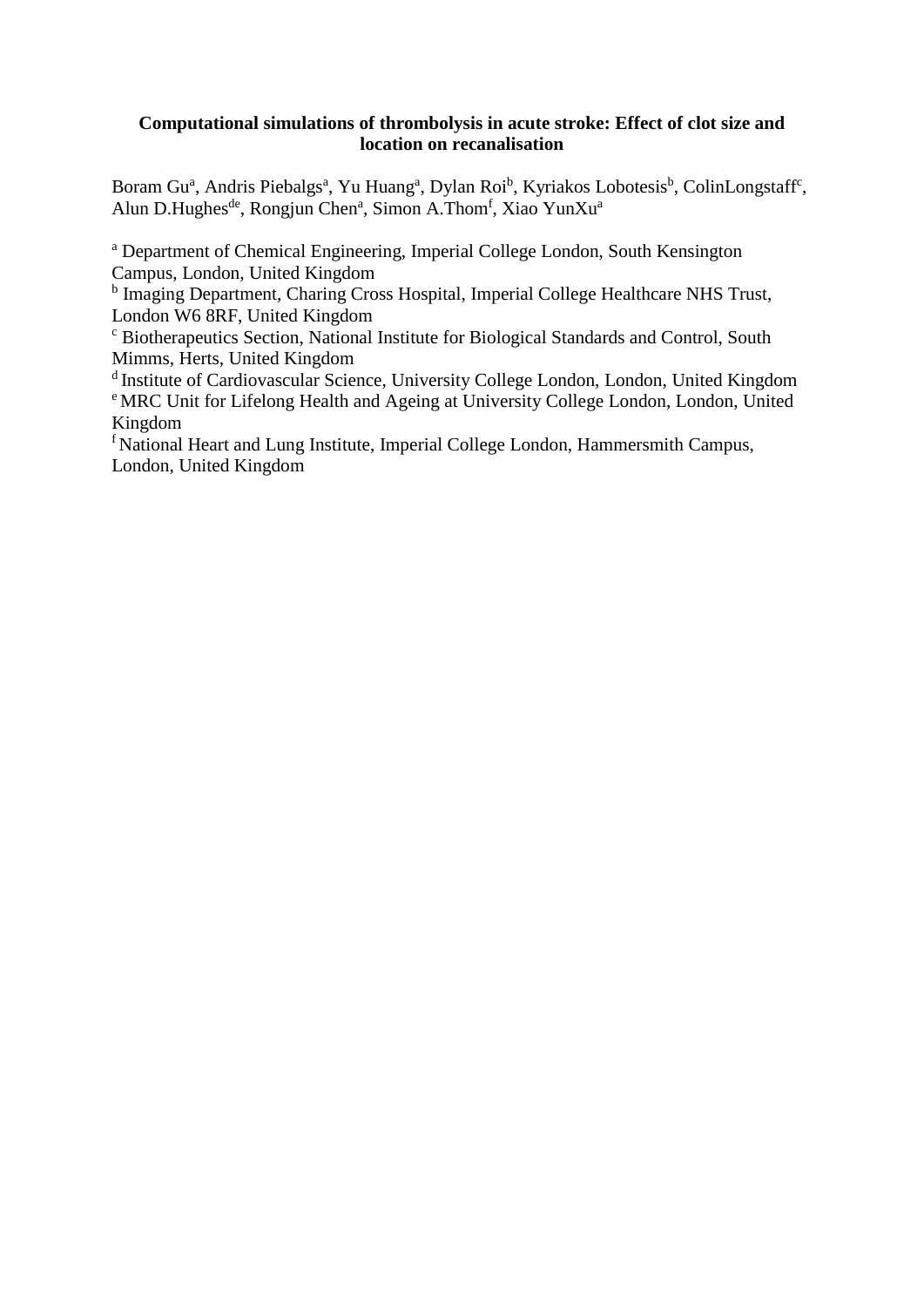# **Highlights**

- A multi-level computational model is used to simulate thrombolytic therapy in ischaemic stroke.
- The clot lysis model accounts for realistic anatomy, physiological flow and drug transport.
- Clot size and location have a strong influence on lysis pattern and recanalization time.
- Vessel curvature influences the breakthrough pathway and lysis rate.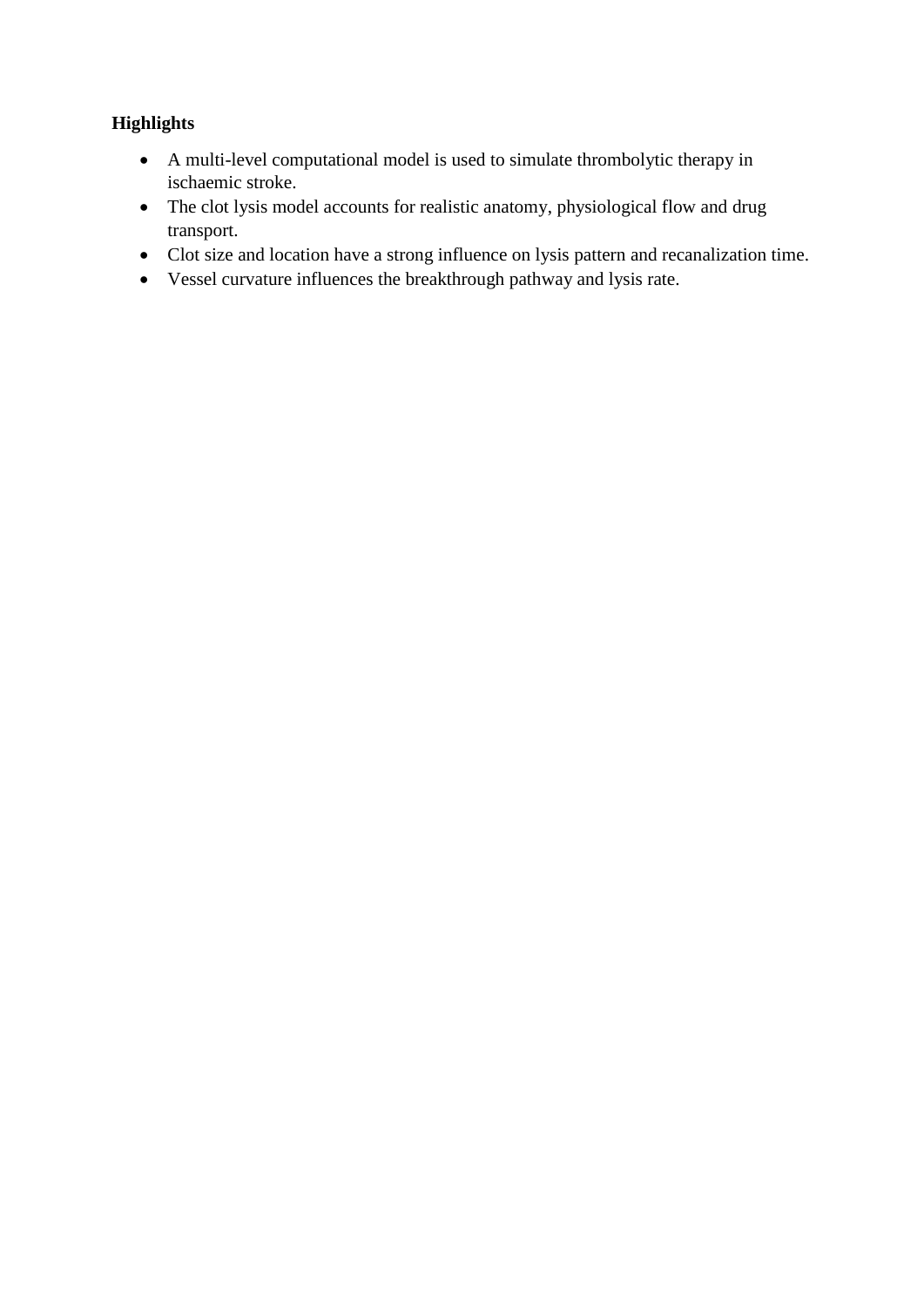## **Abstract**

Acute ischaemic stroke can be treated by intravenous thrombolysis whereby tissue plasminogen activator (tPA) is infused to dissolve clots that block blood supply to the brain. In this study, we aim to examine the influence of clot location and size on lysis pattern and recanalisation by using a recently developed computational modelling framework for thrombolysis under physiological flow conditions. An image-based patient-specific model is reconstructed which consists of the internal carotid bifurcation with the A1 segment of anterior cerebral arteries and M1 segment of middle cerebral arteries, and the M1 bifurcation containing the M2 segments. By varying the clot size and location, 7 scenarios are simulated mimicking thrombolysis of M1 and M2 occlusions. Our results show that initial breakthrough always occurs along the inner curvature of the occluded cerebral artery, due to prolonged tPA residence time in the recirculation zone. For a given occlusion site, lysis completion time appears to increase almost quadratically with the initial clot volume; whereas for a given clot volume, the simulated M2 occlusions take up to 30% longer for complete lysis compared to the corresponding M1 occlusions.

**Keywords:** Ischaemic stroke, Thrombolytic therapy, Blood clot, Tissue plasminogen activator (tPA), Computational model, Drug transport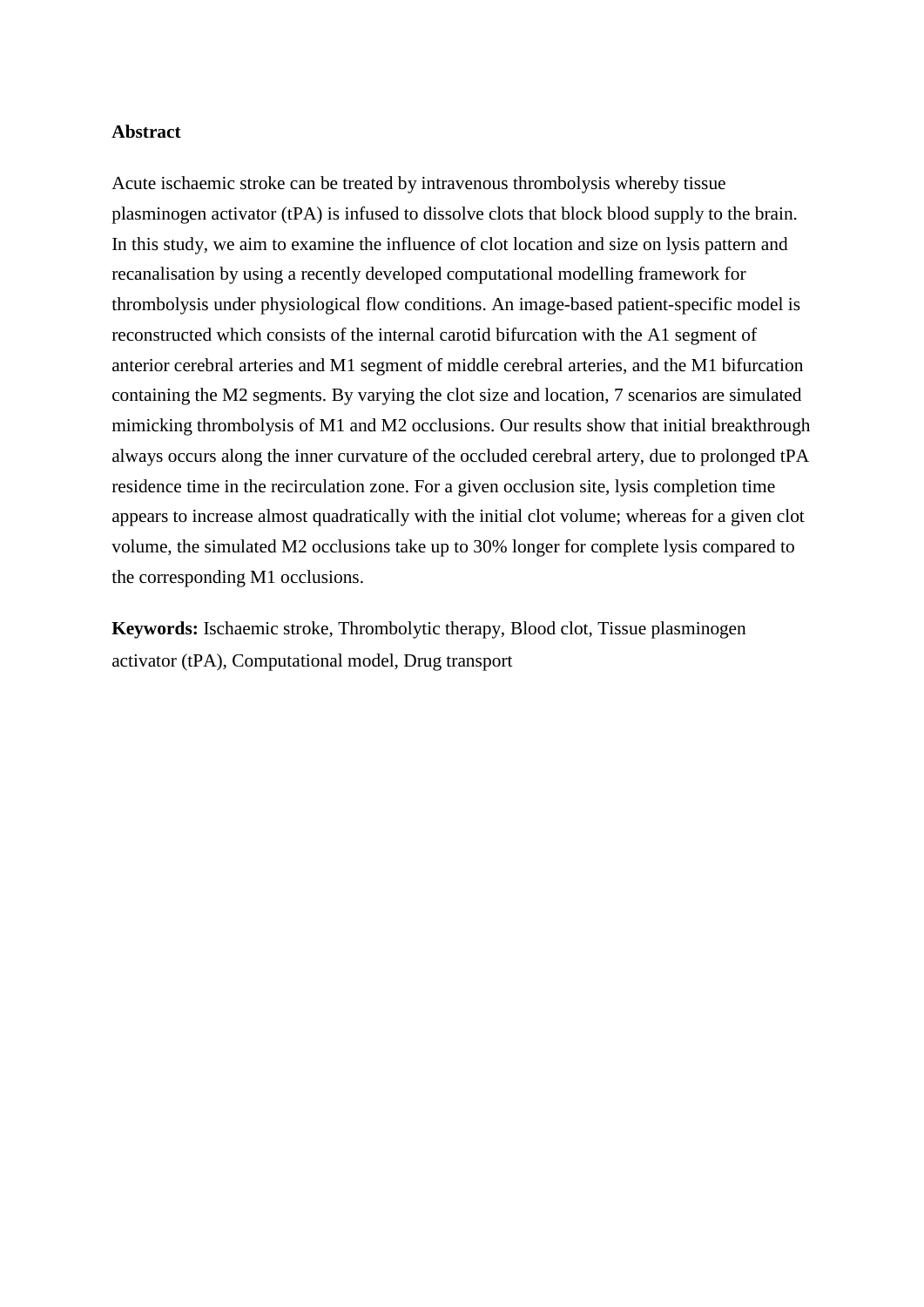#### **1. Introduction**

Ischaemic stroke is one of the leading causes of global death and the most common type of stroke [1], [2]. It occurs when a cerebral artery is occluded by a blood clot, impairing blood supply to the brain. The blood clot can be removed by different medical procedures, one of which is thrombolytic therapy whereby a fibrinolytic agent, such as recombinant tissue-type plasminogen activator (tPA), is administered to patients to dissolve the clots in their cerebral arteries. However, the use of tPA is limited by bleeding complications due to the fibrin specificity of tPA [2], [3], [4]. Furthermore, the effectiveness of thrombolytic treatment is determined by many factors, such as patients' cerebral vasculature (e.g. collateralisation determined by the architecture of the Circle of Willis) [5], [6], the location, size and composition of clot and drug dosing regimens. Mechanical thrombectomy is an alternative method which aims to retrieve blood clots and is increasingly adopted following successful clinical trials [7], [8], [9]. Despite its benefits and positive outcomes, it has only been applied to patients with large vessel occlusions [10] and its safety and efficacy for small vessel occlusions remain to be answered [11], [12], [13]. It has also been reported that thrombectomy performed in combination with thrombolytic therapy may achieve enhanced treatment outcome [14], [15], [16], [17]. Therefore, it is necessary to understand how clots would be dissolved upon tPA infusion in different clinical settings.

To do so, we investigate the effects of various factors on the outcome of thrombolysis via computational simulations using a recently developed mathematical modelling platform [18], [19]. Our multi-level model includes pharmacokinetics and pharmacodynamics (PKPD) for the systemic levels of tPA and fibrinolytic proteins in the plasma, blood flow and drug transport in patient-specific arterial geometry and fibrinolytic reactions within a fibrin clot [19]. The model was used to study the effects of different drug doses and clot density on the level of fibrinolytic proteins and lysis completion time, indicative of the risk of bleeding and treatment efficacy, respectively.

In addition to drug dosage and clot properties, the size and location of clot have been reported to be associated with the likelihood of successful recanalisation and favourable clinical outcomes [20], [21], [22], [23], [24], [25], [26]. A number of clinical studies reported that clot lengths in patients with occlusions in their middle cerebral arteries (MCA) were correlated with the success of recanalisation after thrombolytic therapy [20], [24], [25]. It was observed in almost all studies that very long clots resulted in low recanalisation rates, although a clear cut-off was not identified. A more recent study by Yoo et al. correlated nonrecanalisation after intravenous thrombolysis with the volume of clot, instead of its length [26]. They found that the average clot volume in patients with non-recanalisation was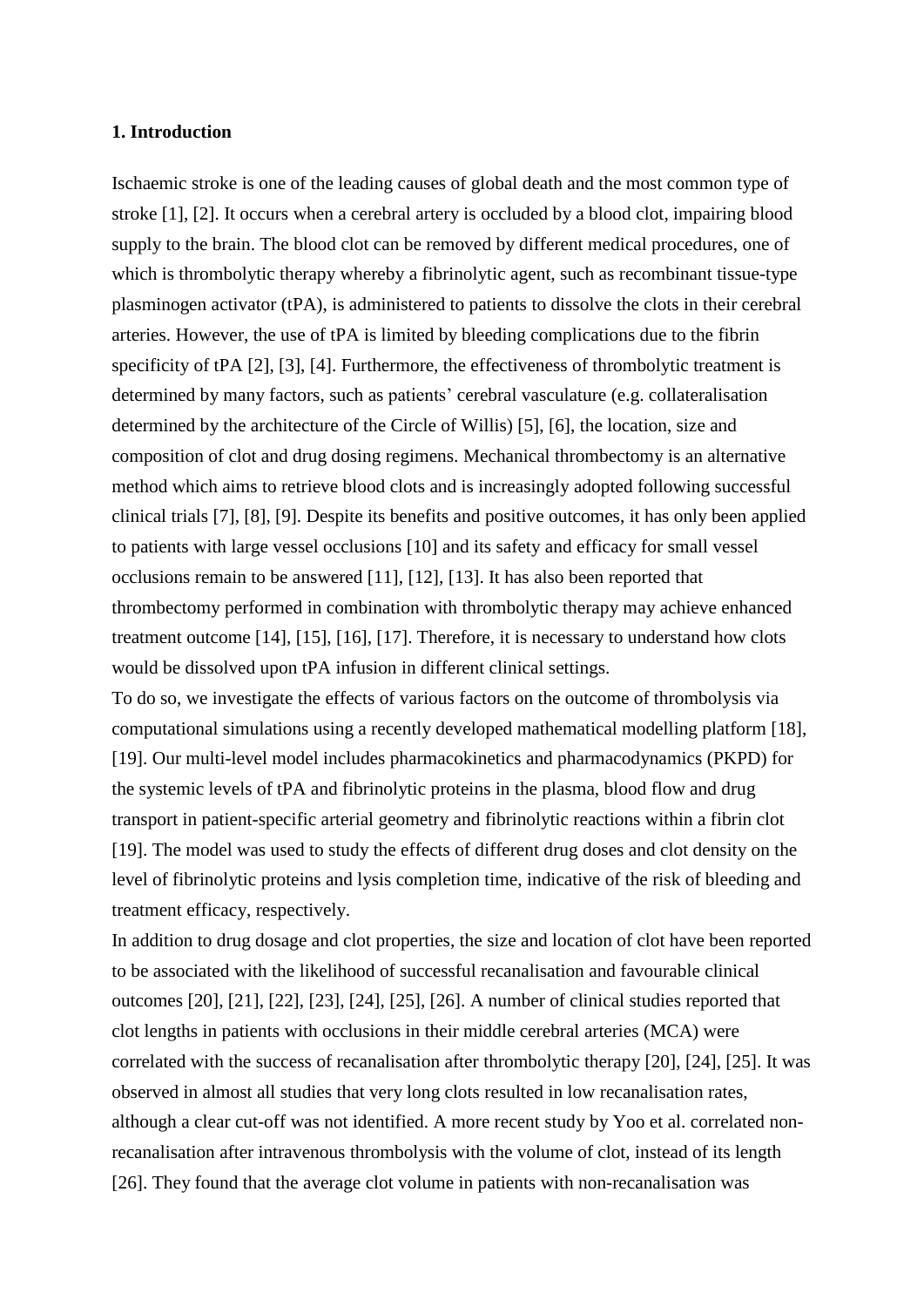significantly larger than that in patients with successful recanalisation, and clot volume  $\geq$ 200 mm<sup>3</sup> was predictive of non-recanalisation.

Attempts were also made to associate the location of occlusion with recanalisation rates and clinical outcomes [21], [22], [23], [27]. Saqqur et al. examined stroke patients with various cerebral occlusions, ranging from internal carotid to distal MCA occlusions [23]. Distal MCA occlusions were reported to achieve high recanalisation rates, whereas terminal ICA occlusions resulted in poor recanalisation and clinical outcome possibly due to larger thrombus burden and poor collaterals. Friedrich et al. analysed over 130 patients with acute MCA occlusions to identify the relation between the distance from the internal carotid bifurcation to the clot front and clinical outcome based on the degree of impairment and neurological disability caused by stroke [22]. They found that patients with distal occlusions tend to have a more favourable clinical outcome than those with proximal occlusions, and that distal clots are usually shorter than proximal clots.

Due to the combined effects of the size and location of clot in the above mentioned clinical studies, it is not possible to explain the role of each individual factor when acting alone. To this end, we have performed computational simulations using a recently developed multilevel model for thrombolytic treatment in ischaemic stroke by varying the clot size and location, one parameter at a time, while keeping the dosage regimen and initial clot resistance constant. A three-dimensional (3D) patient-specific model is reconstructed from 3D rotational angiography images, which includes the internal carotid bifurcation into the A1 segment of anterior cerebral arteries (ACA) and the M1 segment of middle cerebral arteries (M1), as well as the M1 bifurcation into the M2 segments (M2). Simulated scenarios are divided into two groups: M1 occlusion and M2 occlusion. For each occlusion site, the volume of clot is varied. Lysis completion times for the simulated scenarios are compared, along with haemodynamics variables, the extent of lysis, clot resistance and tPA concentration inside the clot.

## **2. Methods**

## **2.1. Overview of the computational model**

Fig. 1 presents an overview of our recently developed computational model [1], which incorporates multi-level physical and biochemical phenomena present in thrombolysis, from macroscopic blood flow and species transport to reactions of clot lysis within a clot, coupled with interactions between the macroscopic transport phenomena and the progression of clot dissolution. Blood flow and mass transport of free phase species are described by the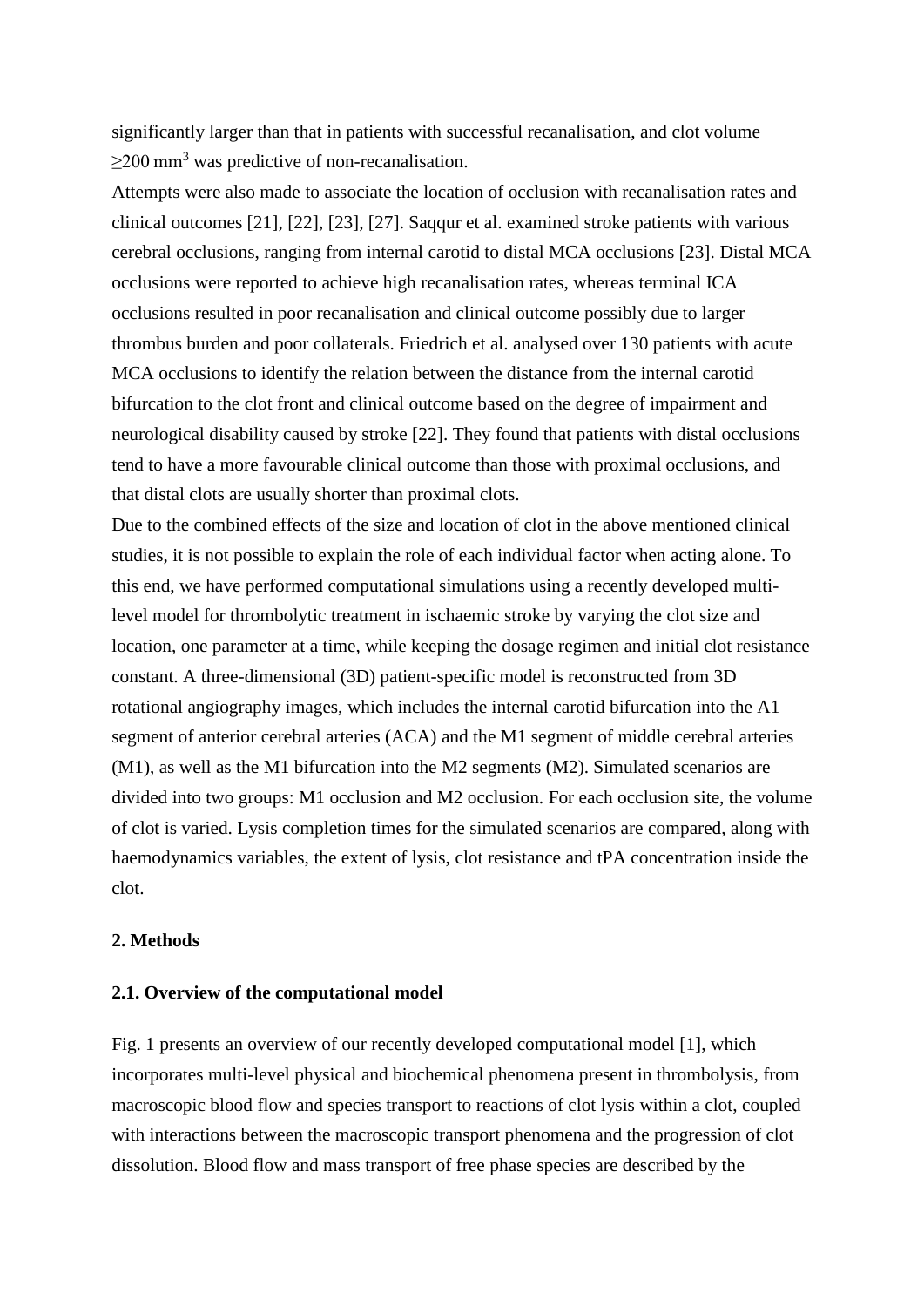modified Navier–Stokes equations and the convection-diffusion-reactions equations, respectively (Fig. 1(a)). Fibrinolytic reactions kinetics, illustrated in Fig. 1(b) and (c), are coupled with the macroscopic blood flow and species transport models to update the Darcian momentum and reactions source terms as clot lysis takes place. Full details of the mathematical models of blood flow, species transport and fibrinolytic reaction kinetics can be found in our previous work [19].

#### **2.2. Simulation scenarios**

#### 2.2.1. 3D patient-specific arterial geometry

A 3D patient-specific geometry is reconstructed from 3D rotational angiography images using Mimics 19.0 (Materialise, Leuven). Formal ethics approval is not required for the use of these images which were anonymised prior to analysis. Fig. 2displays the front, side and top views (on the right, top left and bottom left, respectively) of the reconstructed geometry. As shown in Fig. 2, clot regions are artificially assigned in the M1 segment and the M2 inferior branch (M2-1), respectively, based on clinical observations [23]. The volume of clot is varied from 4.6 to 24 mm<sup>3</sup> for M1 occlusion and from 9.6 mm<sup>3</sup> to 27 mm<sup>3</sup> for M2 occlusion in order to confine the obstructive clot to the affected segment only. The clot volumes in our simulations are at the lower end of the range reported in a clinical study (mean volume of  $129 \pm 120$  mm<sup>3</sup> for ICA, M1 and M2 occlusions) [26], because the M1 segment of our patient-specific geometry is relatively short. The coloured areas numbered from 1 to 7 in Fig. 2 represent different clot sizes, with the front and rear faces of each clot being perpendicular to the local centreline. Starting with the smallest clot, corresponding to region 1 and 5 for M1 and M2 occlusions respectively, different clot sizes are simulated by adding the subsequent clot regions one by one. Therefore a total of 7 scenarios are created, with clot volume varying from 1 to (1–4) for M1 occlusions and from 5 to (5–7) for M2 occlusions. Further geometric details of the model can be found in Supporting Information A.

#### 2.2.2. Simulation and computational details

Blood flow is assumed to be Newtonian and laminar. Kinetics parameters for the fibrinolytic reactions and transport parameters are taken from our previous study, while the radius of fibrin fibre is chosen to be 65 nm [19]. The standard dosing protocol for the treatment of acute ischaemic stroke is used with a high dose 1.2 mg/kg in order to accelerate clot lysis for fast computation. The model equations are implemented in open source computational fluid dynamics (CFD) code, OpenFOAM 4.0, which utilises a finite volume spatial discretisation.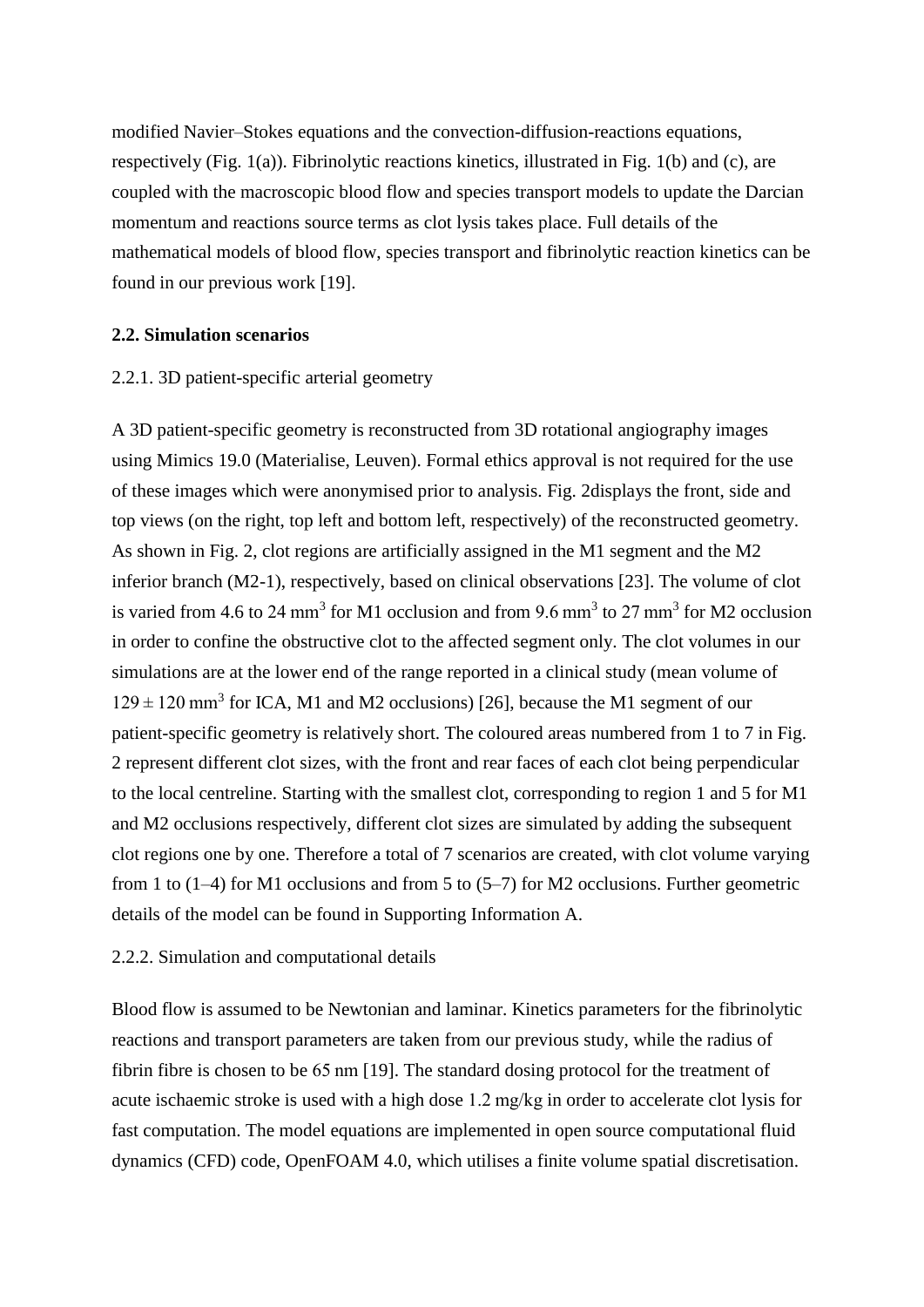The compartmental model is solved in MATLAB R2017a and the results are imported in the CFD code to serve as inlet conditions for the species transport model. Further computational details and simulation conditions are included in Supporting Information (Section B).

#### **3. Simulation results**

Here we present results for the 7 simulated scenarios with different occlusion sites and clot sizes. Each case is named based on the number of clots included in the simulation, as displayed in Fig. 2. For example, the smallest and largest clots in the simulated M1 occlusions are referred to as C1 and C1-4, respectively; whereas those for M2 occlusions are C5 and C5-7, respectively.

#### **3.1. Flow and clot lysis patterns for the largest clots at each occlusion site**

First of all, flow patterns obtained from the simulations are analysed along with clot lysis patterns. Two scenarios with the largest clot at each occlusion site are selected for visualisation of flow and lysis patterns at representative time points.

Fig. 3 shows changes in flow velocity and clot resistance for C1-4 from the start of bolus infusion (Time  $= 60$  s) to complete lysis (Time  $= 403$  s). Since the occluding clot, approximately 24 mm<sup>3</sup> in volume, is located in the M1 segment of MCA and very close to the ICA bifurcation, there is initially no visible flow in the M1 and M2 segments, with high clot resistance of  $1.8 \times 10^{13}$  m<sup>-2</sup> (equivalent to permeability of  $5.6 \times 10^{-14}$  m<sup>2</sup>), as can be seen at Time = 60 s in Fig. 3. Relatively high flow velocities of up to 1.4 m/s can be seen at the ACA outlet as all the flow is directed to the ACA from the ICA. As a sufficient amount of tPA reaches the clot front, the clot starts to degrade from its front, leading to reduced clot resistance and increased permeability. The clot resistance gradually decreases from the time point of 150 to 300 s, with the clot volume starting to shrink at Time = 330 s. Due to the wide branching angle of the MCA, a recirculation zone is formed near the lower part of the M1 arterial wall, as can be seen at Time = 330, 340 and 350 s. This leads to faster clot dissolution around these areas due to the higher tPA concentration there and its faster penetration into the clot with reduced resistance, as evidenced by the spatial distribution of tPA within a clot in our previous work [19].

When the clot is sufficiently degraded with a substantial increase in its permeability, a little amount of flow starts to seep through, with a flow rate of  $0.067$  mL/s at Time = 350 s in the MCA. At around 360 s, a breakthrough path is established in the lower part of the clot, resulting in a high-velocity jet with a velocity magnitude of >4 m/s. After the breakthrough,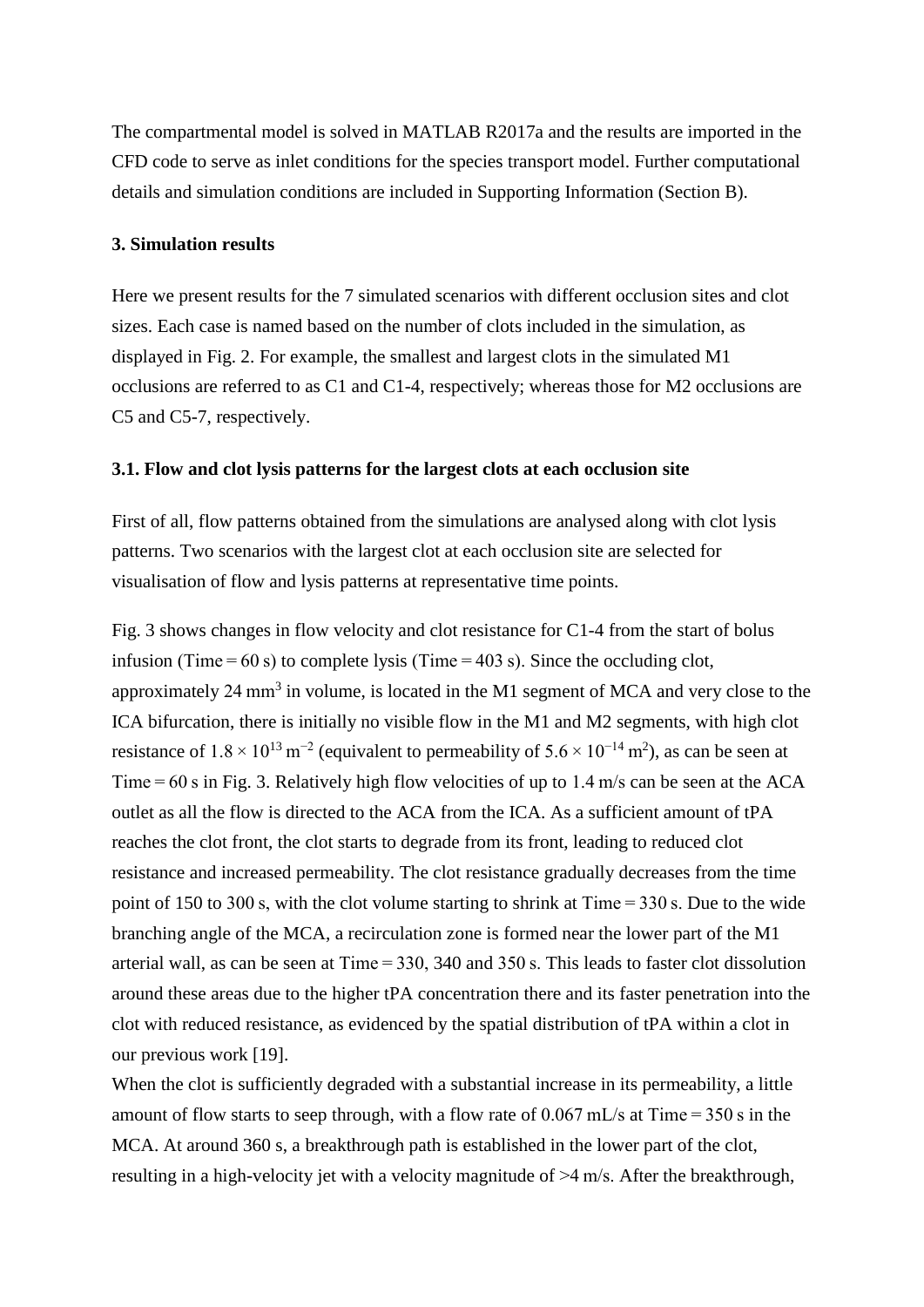convective transport of tPA becomes dominant, transiently accelerating clot lysis. A small portion of clot remains attached to the upper wall of MCA until it is completely dissolved at 403 s.

For the M2 occlusion scenario of C5-7 shown in Fig. 4, the inlet flow splits into two streams in the ACA and M2-2 owing to the blockage in the M2-1 at  $Time = 60$  s. It is noticed that flow velocity in the ACA is lower in this scenario than that in Fig. 3. Since the clot is located slightly distal to the M1 bifurcation, there is a large stagnation zone between the M1 bifurcation and the clot front in the M2-1. This results in a slower degradation of C5-7 than C1-4. The clot becomes smaller by gradual dissolution from its front after Time =  $300$  s. When sufficient tPA permeates through the clot, more flow is seen to pass through, i.e., M2-1 flow rate of 0.0025 and 0.068 mL/s at Time =  $450$  s and  $457$  s, respectively. Lysis patterns are rather flat before Time = 400 s due to the M2-1 segment originating almost vertically from the M1 bifurcation. Afterwards, however, the clot front becomes highly skewed with the part near the inner curvature dissolving much faster than that near the outer curvature, resulting clot breakthrough at the inner curvature, shown at Time = 460 s. The high-velocity jet is also observed in the breakthrough pathway, with a maximum velocity of 4.2 m/s. This enables faster transport of tPA to the M2-1 and consequently increases the rate of clot lysis. Due to the high flow velocity in the presence of partially dissolving clot, the flow is highly disturbed and helical, as can be seen at Time = 470 s. The clot volume rapidly decreases after the breakthrough, although the reduction in clot volume slows down slightly, as noticed at Time = 470 to 535 s. This is attributed to the high degree of curvature where the remaining clot is located.

#### **3.2. Flow rate and pressure variations over time**

Fig. 5 displays flow rates and pressures over time at the ICA, ACA, M2-1 and M2-2 for C1-4 and C5-7. For C1-4, flow rates at both M2 branches, M2-1 and M2-2, are initially zero and then restore to 1.76 mL/s and 0.79 mL/s, respectively, at 6.4 min (i.e., 5.4 min after the start of tPA injection at 1 min), as can be seen in Fig. 5(a) and (b). To avoid confusion, times that are referred to in this section and hereafter represent the simulation time inclusive of an initial 1 min of flow stabilisation without tPA injection, unless otherwise stated. Pressures in the M2-1 and M2-2 follow a similar pattern, which are initially zero when there is no flow and rise to 60 mmHg after recanalization.

For C5-7 where only M2-1 is blocked, the ICA flow is initially divided into the M2-2 and ACA branches at 1.35 and 2.96 mL/s, respectively. Once the breakthrough path is made at 8.7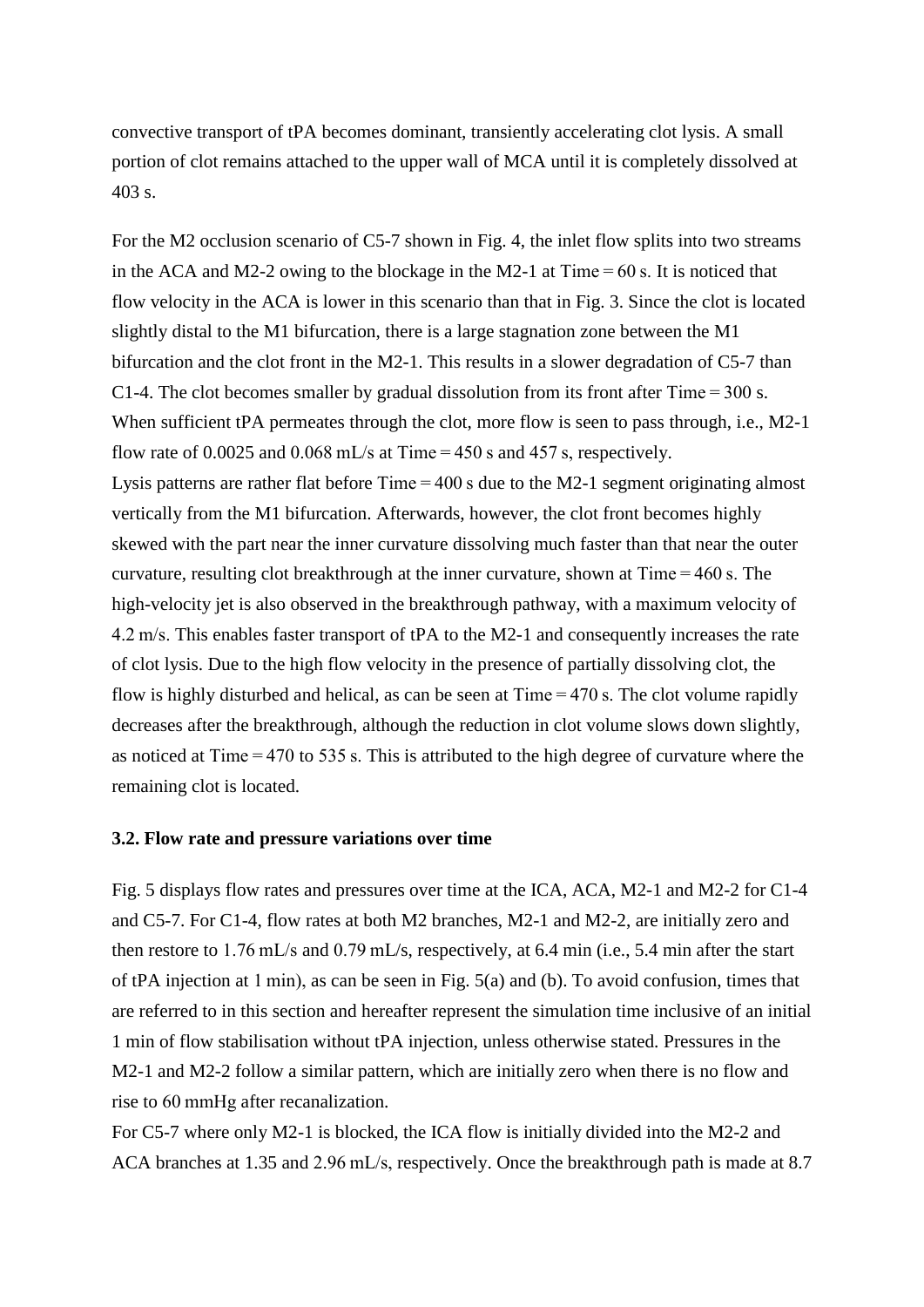min, the flow in the M2-1 is fully restored to 1.76 mL/s whereas M2-2 and ACA flow rates drop to 0.80 and 1.75 mL/s, respectively. As shown in Fig. 5(b) and (c), pressures at the M2-2 and ACA outlet before the breakthrough are 100.3 and 102.2 mmHg, respectively, which fall back to 60 mmHg after breakthrough. Interestingly, initial pressures at the ICA inlet are calculated to be 160 and 110 mmHg for C1-4 and C5-7, respectively, as depicted in Fig. 5(d), possibly due to the assumption of same inflow for the two types of occlusion. In order to compare the breakthrough times of all scenarios studied here, ACA flow rates over time are displayed in Fig. 6 along with the initial clot volumes. The M1 occlusions achieve the breakthrough of clots at around 5.6 to 6.5 min, while the M2 occlusions take between 6 and 8.7 min, as shown in Fig. 6(a). It can also be observed that the ACA flow rates slowly decrease before breakthrough due to an increasing degree of clot degradation and clot permeability, which allows some flow to pass through the clot, as observed in Figs. 3 and 4. For clots of a similar size but at different locations, clots in M2 occlusions tend to dissolve slowly than those in M1 occlusions. For example, C1-2 dissolves faster than C5 although the volume of C1-2 (11.3 mm<sup>3</sup>) is about 1.1 times larger than that of C5 (9.58 mm<sup>3</sup>). The discrepancy between two occlusion sites becomes more prominent as the clot size is increased, e.g., breakthrough times of C1-4 and C5-7 differ by 2.3 min. This could be attributed to differences in the geometric features of patient-specific vasculature and the position of clot front from each bifurcation.

#### **3.3. Concentrations of free and bound tPA within the clot**

Fig. 7 shows free and bound tPA concentrations within the remaining clot. The free tPA concentration increases rapidly after the bolus injection at 1 min, as seen in Fig. 7(a). For all the scenarios except for C5-7, free tPA concentration peaks at between 2 and 3 min. This is due to the rapid increase in the level of tPA in the plasma after the initial bolus injection, as can be seen in Fig. 1(a) and in our previous work [19]. It is also noticed that the concentration peaks for C1-3 and C5 almost overlap even though C1-3 is about 1.8 times larger than C5. This is because C5 is located more distally, meaning that tPA transport in the M2 occlusion is initially driven by diffusion. Once the bolus injection is completed at 2 min, free tPA concentration within the clot falls slightly due to a delayed start of continuous infusion. Thereafter, the continuous infusion keeps the level of tPA high in the clot (above  $0.03 \mu M$ ) as well as in the plasma. In addition, it can be observed that the concentration peak at the end of bolus injection becomes less distinct and eventually disappears as the clot becomes larger, as in C5-7.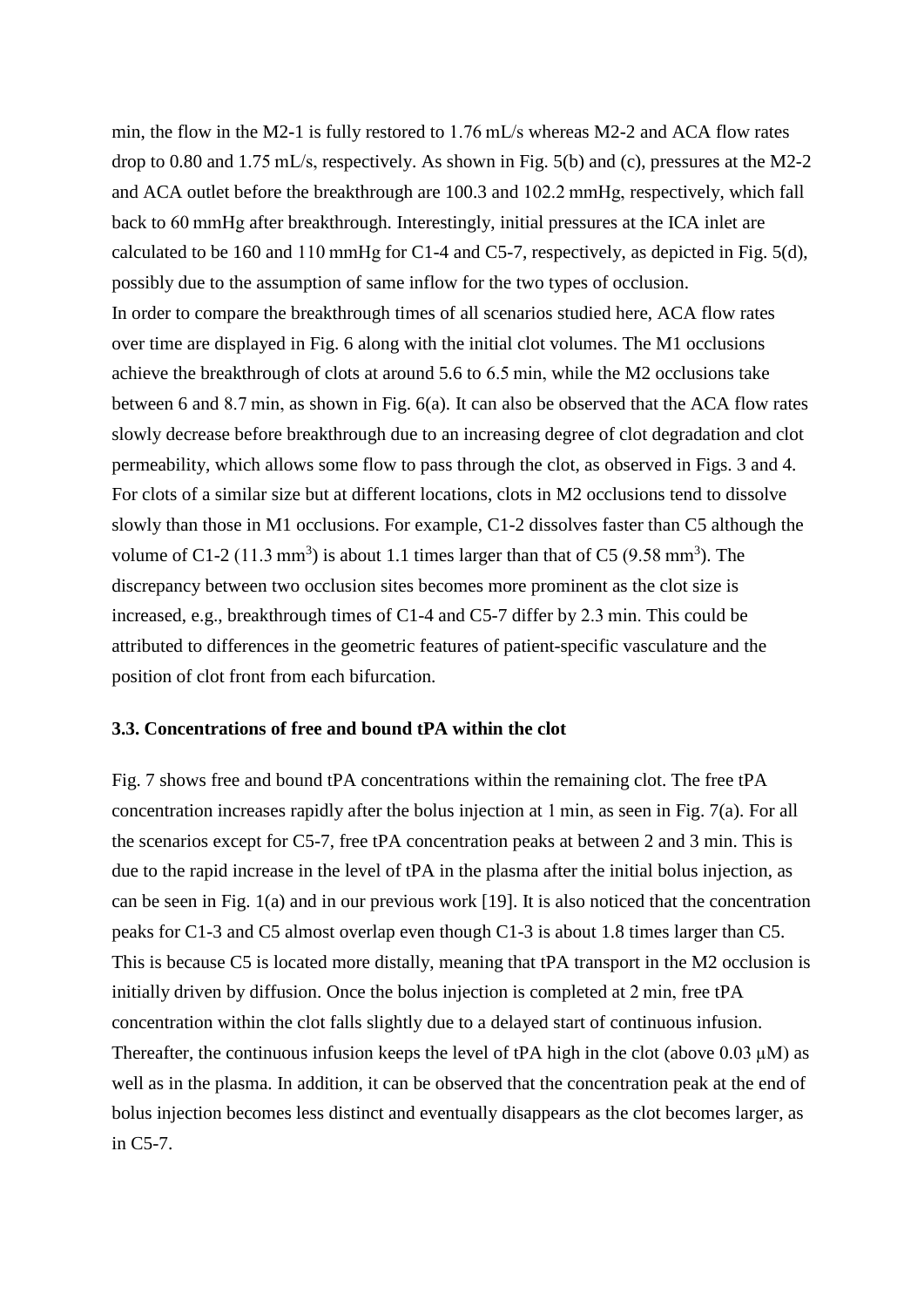The concentration of bound tPA in the clot, on the other hand, seems to be less affected by the bolus injection of tPA and time delay between two infusion modes, as displayed in Fig. 7(b). The bound tPA smoothly increases from 1 min and continues to rise even during the delay interval, and then eventually falls off. Peaks of bound tPA concentration lag slightly behind those of free tPA. Moreover, the maximum concentration of bound tPA in each clot is much lower than that of free tPA, at a maximum of between 0.009 and 0.01 µM. In all scenarios, the bound tPA concentration falls to around 0.008  $\mu$ M before complete lysis is achieved.

#### **3.4. Clot volume and lysis completion time**

Finally, the progression of clot lysis is examined by monitoring changes in clot volume over time, as shown in Fig. 8(a). Despite the different locations of the clots between the M1 and M2 occlusions, they all start to decrease in size at around 5.4 min. The trend of reduction in clot volume is almost linear, while the rate of reduction slows down as approaching the completion of lysis.

For each occlusion site, complete lysis is achieved earlier for smaller initial clot volumes, as expected, at 5.6 to 6.1 min for C1 to C1-4 and 5.9 to 8.9 min for C5 to C5-7. However, when comparing different locations for similarly sized clots, M2 occlusions take longer for complete lysis than M1 occlusions, e.g., C1-2 vs C5 and C1-3 vs C5-6. This is more evident when examining the lysis completion time (i.e., the time when clot volume becomes zero– 1 min, as the bolus is injected at 1 min) as a function of initial clot volume for each occlusion site, displayed in Fig. 8(b) where the simulation results (symbols) and fitted curves (black dashed lines) are shown. Lysis completion times for both occlusions exhibit approximately a quadratic increase with respect to the initial volume of clots, although the M1 occlusions are less sensitive to the size of clot than the M2 occlusions. Based on the simulation results, it can be said that M2 clots take a longer time to completely dissolve than M1 clots for the same size. It is also expected that differences in lysis completion time between the two occlusions would increase as the clot becomes larger.

## **4. Discussions and conclusions**

First of all, flow and lysis patterns in scenarios with the largest clot in the M1 and M2 segments are visualised at several time points and further analysed with respect to flow velocity and clot resistance. In both clots, an asymmetric lysis front is formed; faster lysis takes place in the inner curvature of the arterial walls than in the outer curvature. As a result,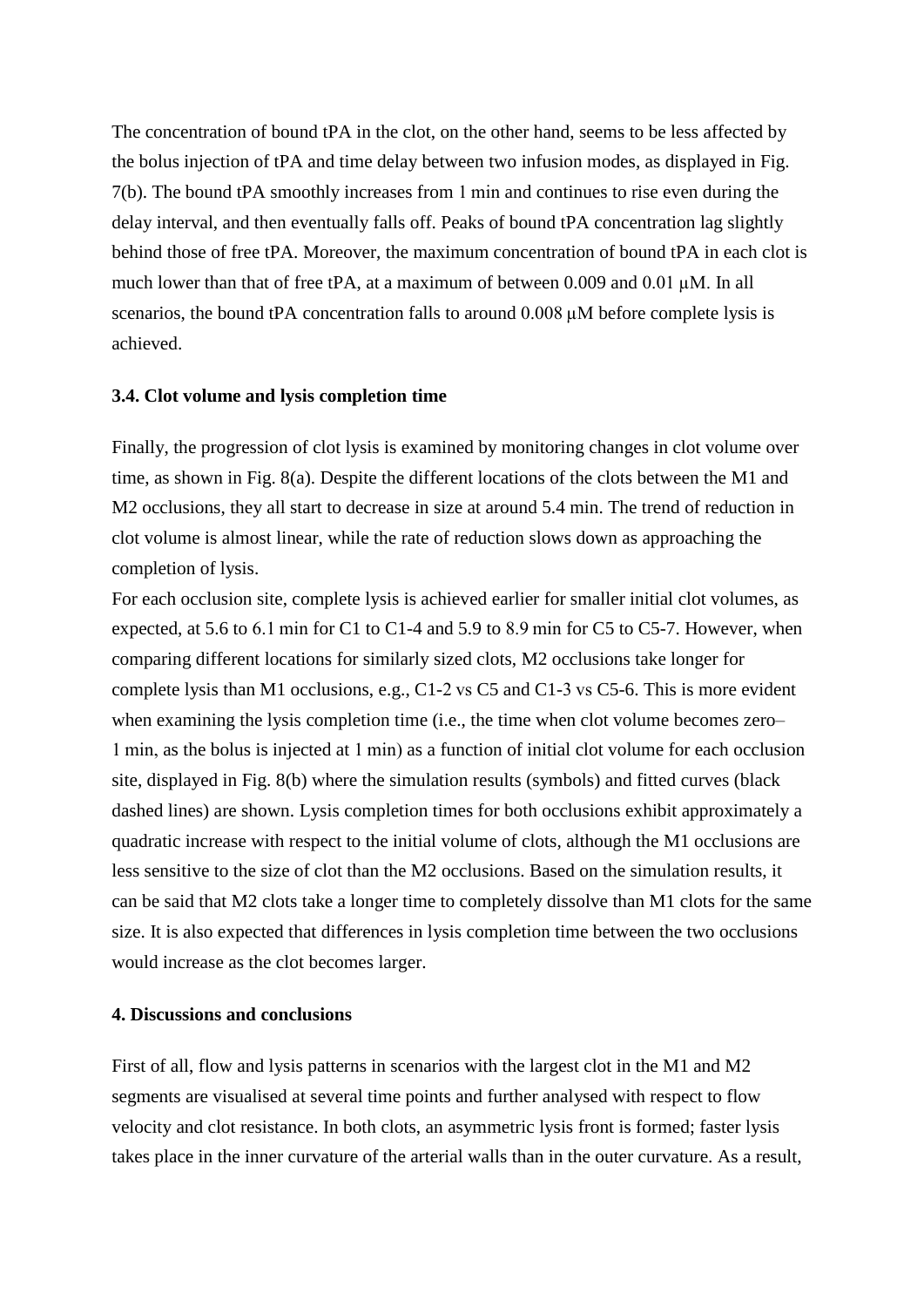a breakthrough pathway is always established from the clot region adjacent to the inner curvature, as seen in Figs. 3 and 4. Since the clot fronts are perpendicular to their local centreline, initial volume reduction is also observed at the inner curvature due to the presence of recirculation and consequently prolonged residence time of tPA in that region. This can be corroborated by the spatial distributions of fibrinolytic proteins and the extent of lysis within the clot, presented in our previous study [19]. Even when the clot front is not normal to the centreline, the trend of the breakthrough path being developed near the inner curvature is expected to be preserved with a slight variation in the initial lysis pattern.

It is also worth pointing out that clot lysis slows down as the clot front becomes aligned almost parallel to the flow direction. This indicates that intravenous infusion of tPA may be ineffective at this stage, which can also occur in scenarios where non-occlusive clots are present, which partially block the arteries and allow blood flow to pass through at higher velocities. Furthermore, there is a high chance of clot deformation and even embolisation due to high shear rates in the partially blocked vessels, which may lead to secondary blockages in small blood vessels [28], [29], [30]. Therefore, alternative technologies might be needed in order to improve the effectiveness of thrombolytic therapy.

In addition, flow rate and pressure in each arterial branch are obtained from the simulations and compared between the largest clots in the M1 and M2 occlusions. After flow is restored in an occluded branch, both cases achieve the same flow split: 1.75 and 2.56 mL/s for ACA and MCA, respectively. These values are slightly larger than those reported in the literature [31], [32] but thought to be reasonable, given that there are large individual variations of average ICA flow rate, from 3.4 mL/s to 5.4 mL/s [33]. Pressure differences between the ICA and M2-1 are calculated to be approximately 160 and 100 mmHg for M1 and M2 occlusions, respectively. These seem to be within the range expected for occlusive clots, based on results of the existing computational study where the circle of Willis and its variations were simulated in the presence of up to 96% carotid stenosis [34]; approximately 100 mmHg could be expected for 100% stenosis by extrapolating their data. It is also worth mentioning that calculated ICA pressures for M1 and M2 occlusions before recanalisation differ by 60 mmHg, as shown in Fig. 5(d). This is due to the assumption of same ICA flow rate in both scenarios, which might not be realistic. It has been shown that flow distribution could be altered if there are anatomical variations or vessel occlusions in the circle of Willis when the same amount of blood flow is pumped from the heart [35]. It would therefore be necessary to apply patient-specific flow data at the inlet of ICA in order to gain more realistic pressure and flow rate at each outlet, which was not possible in this work due to the lack of patient data.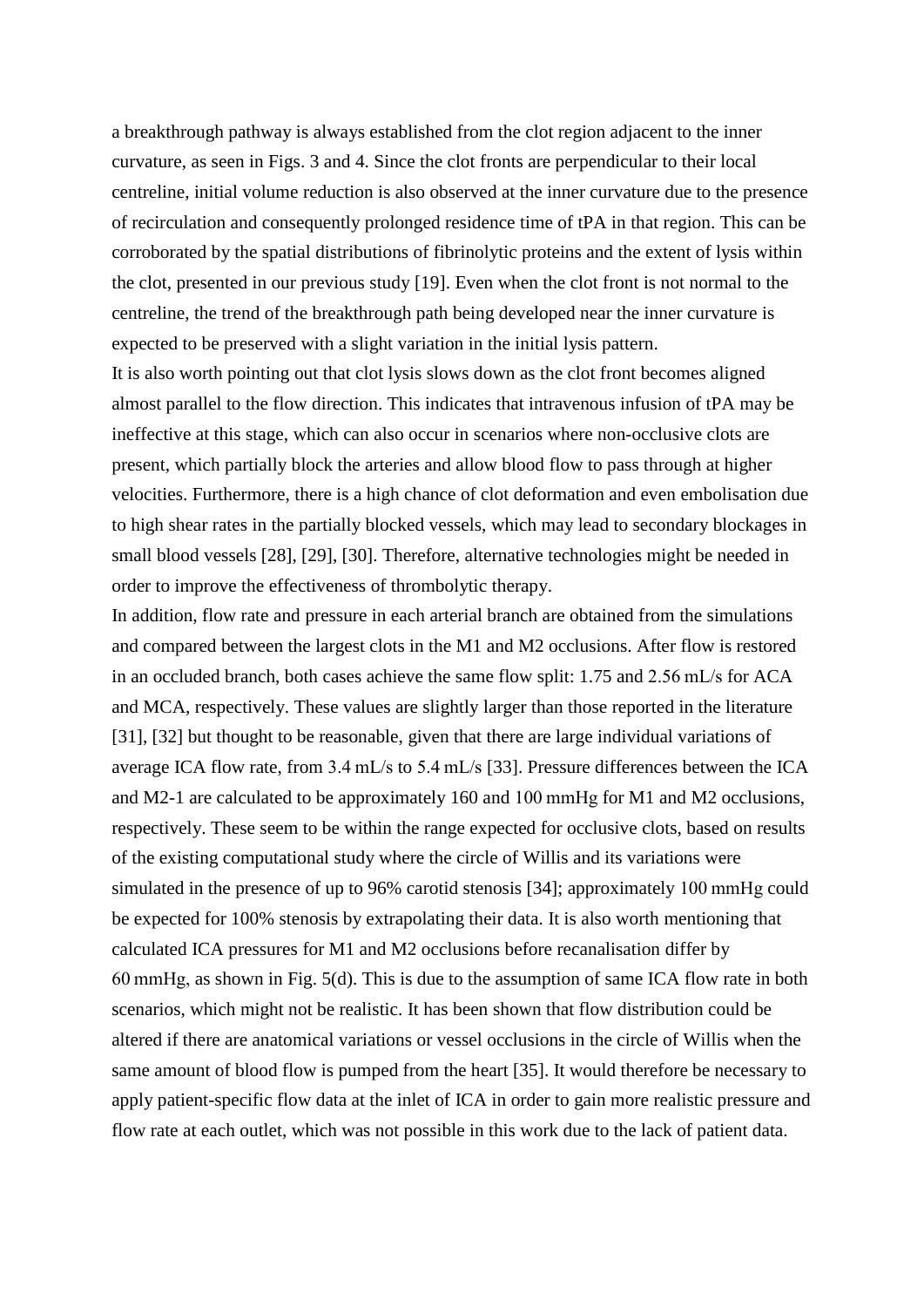Breakthrough times are also identified for all scenarios based on temporal changes in ACA flow rate. Simulation results show that M2 occlusions tend to dissolve more slowly than M1 occlusions for the same clot size. This is mainly due to two reasons; first, the clots in the M2 segment are located more distally from the M1 bifurcation, so that majority of the tPA passing through the M1 segment is diverted to the patent M2-2 branch. As a result, it takes more time for a sufficient amount of tPA to reach the clot front during the initial stage of the treatment. Second, the higher degree of arterial curvature in the M2 branch than in the M1 makes the clot lysis front parallel to the flow direction in the later stage of clot lysis, leading to rapid loss of tPA to the downstream circulation, as discussed above.

Concentrations of free and bound tPA in a clot, on the other hand, are more related to the tPA dosage regimen and resulting level of tPA in the plasma. As discussed in the previous study [19], free tPA level in the plasma rapidly increases by the initial bolus injection and then plummet due to the time delay before the continuous infusion. This dynamic change of the plasma tPA is partly mirrored in the concentration of free phase tPA delivered to the clot, while the largest clot in the M2 does not show any sign of influence by the initially elevated tPA concentration in the plasma. This suggests that occlusions with a long clot might not benefit from the bolus injection that aims to rapidly raise the tPA concentration, as concluded for fine clots in the previous study [19]. In addition, the concentration peaks of free tPA in the M2 appears slightly later than in the M1 when the clot sizes are similar, due to the distal location of the M2 clots. This implies that the distance between the bifurcation and clot front is an important factor in determining the initial transport rate of tPA to the clot. It can also be observed that the concentration of bound tPA is approximately 3.5 times lower than that of free tPA. This could be for two reasons: competition among the fibrinolytic proteins for binding with the fibrin fibre and limited adsorption rate of tPA itself. Our computer model might therefore be advantageous in testing different tPA drugs with higher fibrin specificity or new nanomedicines that better target the clot in order to investigate their potential as an alternative method.

Finally, simulation results are analysed in terms of changes in clot volume over time and lysis completion times against the initial volume of clots in each location. All clots achieve recanalisation within 8 min from the start of the treatment. As addressed in the previous study, our model describes the clot as a fibrin fibre network of higher permeability than a real clot with cellular components lodged within the fibre network. Moreover, a higher tPA dose, 1.2 mg/kg, is used in our simulations compared to tPA doses used in clinical studies (0.9 mg/kg or 0.6 mg/kg) [36], [37], [38]. These assumptions lead to accelerated tPA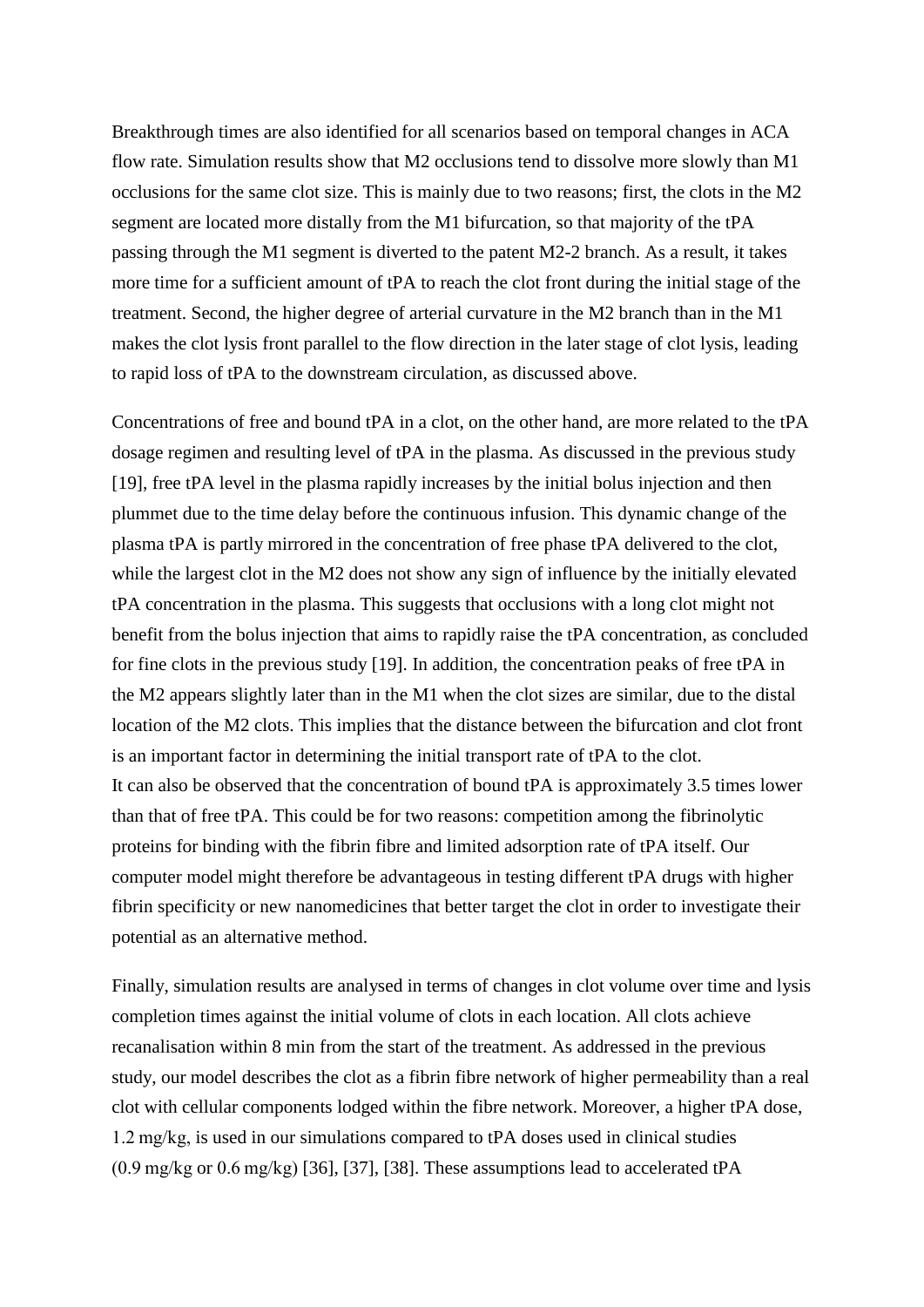transport through the clot, hence faster recanalisation than clinical observations; mean recanalisation durations of  $23\pm16$  min [38] and  $47\pm32$  min [37] in two separate studies of tPA-treated stroke patients where recanalisation was monitored via transcranial Doppler (TCD). Also, Christou et al. [36] correlated recanalisation timings measured through TCD with clinical outcomes in stroke patients, and they found that 50% of all studied patients achieved complete or partial recanalisation within 31–60 min after tPA bolus and 25% of them within 0–30 min. Additionally, the clot sizes adopted in our simulations are relatively small. Riedel et al. reported that clot lengths exceeding 8 mm are likely to fail in recanalisation for acute MCA stroke [25], while Yoo et al. estimated a cut-off value for nonrecanalisation to be 200 mm<sup>3</sup> based on a study of 214 patients with acute ischaemic stroke [26]. The largest clot in our simulation is approximately 5.7 mm in length and 27 mm<sup>3</sup> in volume, much smaller than the reported threshold values. Furthermore, it is worth noting that there appears to be a contradiction between our simulation results and clinical observations: our model predicts that M2 occlusions need a longer time to achieve recanalisation than M1 occlusions, whereas clinical studies reported that patients with distal occlusion were more likely to have successful recanalisation and a good outcome than those with proximal occlusion [22], [23], [27]. However, an important difference is that in clinical studies distal clots are usually smaller than proximal clots [21], [22], whereas the same clot size is assumed in our simulations when comparing M1 and M2 occlusions.

In conclusion, our simulation results for various clot sizes at two locations support clinical observations that clot size has a strong influence on recanalisation success and lysis time. Our results further reveal that: (i) arterial curvature is an important factor in determining lysis and breakthrough patterns, (ii) clot location affects the rate of tPA accumulation at the clot front and the initial lysis rate, and (iii) arterial curvature also influences the late-stage lysis rate, especially after breakthrough. This study demonstrates that our simulation platform for thrombolysis in ischaemic stroke can offer an in-depth understanding of drug transport and clot lysis under various clinical scenarios where numerous parameters are involved, such as the clot location and size studied here as well as clot permeability and drug dose as addressed in our previous study. Furthermore, the model can potentially be used to help with benefit/risk calculations based on clot size and location obtained from patient scans. This would help determine which patient is more likely to achieve successful recanalisation with intravenous thrombolysis within a limited time window. In the future, we hope to further improve the model by incorporating the presence of cellular components in the clot, and to extend the model to simulate new tPA delivery systems for targeted thrombolytic therapy. The model can be further improved by applying more realistic haemodynamic conditions,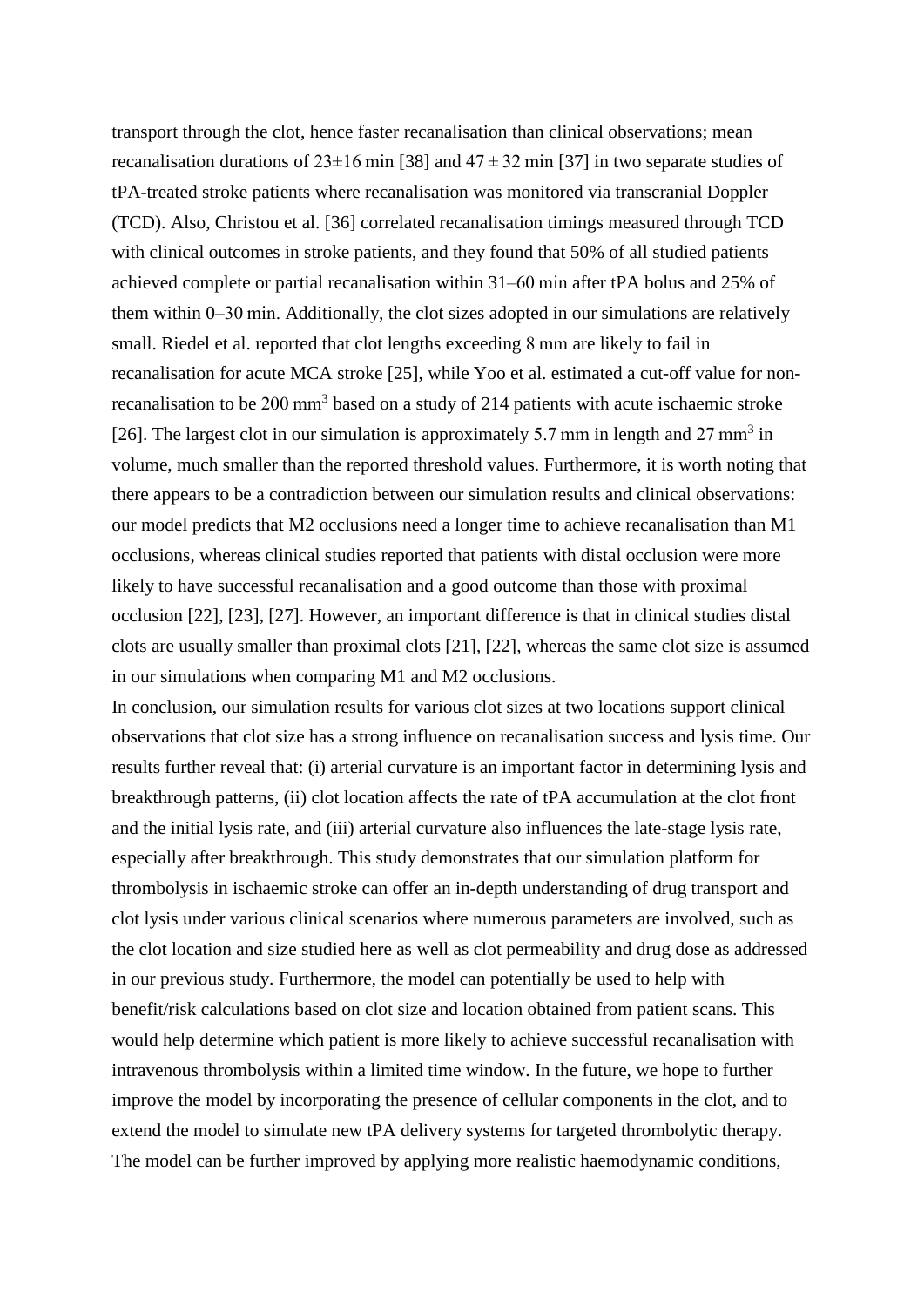e.g. physiological pulsatile flow at the inlet instead of a steady flow rate in order to capture detailed lysis patterns influenced by flow pulsatility and mixing effects near the lysis front. In addition, the potential effect of turbulence on drug transport and lysis rate is worth investigating, as the high-velocity jet observed during the clot breakthrough could induce transition to turbulence which may affect local flow and lysis patterns.

## **Declaration of Competing Interest**

None.

## **Acknowledgements**

This research was supported by the National Institute for Health Research (NIHR) Biomedical Research Centre based at Imperial College Healthcare NHS Trust and Imperial College London. The views expressed are those of the authors and not necessarily those of the NHS, the NIHR or the Department of Health. ADH receives support from the British Heart Foundation (PG/15/75/31748, CS/15/6/31468, CS/13/1/30327), the National Institute for Health Research University College London Hospitals Biomedical Research Centre and works in a unit that receives support from the UK Medical Research Council (Programme Code MC\_UU\_12019/1).

## **Ethical approval**

Not required.

#### **Data statement**

Data are available from the corresponding author on request.

#### **Appendix. Supplementary materials**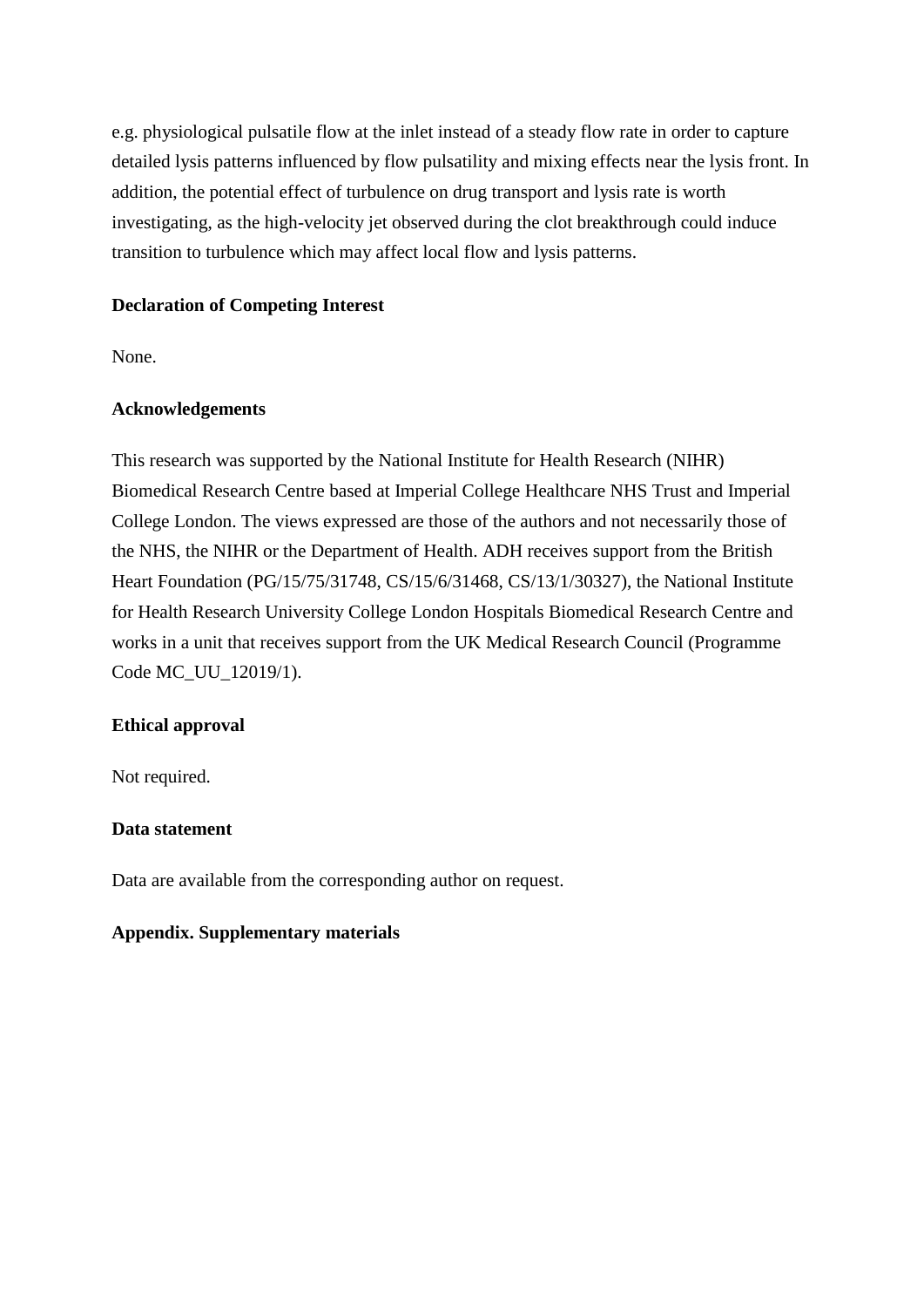# **References**

[1] A. Durukan, T. Tatlisumak **Acute ischemic stroke: Overview of major experimental rodent models, pathophysiology, and therapy of focal cerebral ischemia** Pharmacol Biochem Behav, 87 (2007), pp. 179-197, 10.1016/j.pbb.2007.04.015

[2] A. Bivard, L. Lin, M.W. Parsons **Review of stroke thrombolytics** J Stroke, 15 (2013), p. 90, 10.5853/jos.2013.15.2.90

[3] A. Moussaddy, A.M. Demchuk, M.D. Hill **Thrombolytic therapies for ischemic stroke: triumphs and future challenges** Neuropharmacology, 134 (2018), pp. 272-279, 10.1016/j.neuropharm.2017.11.010

[4] O. Adeoye, R. Hornung, P. Khatri, D. Kleindorfer **Recombinant tissue-type plasminogen activator use for ischemic stroke in the united states: a doubling of treatment rates over the course of 5 years** Stroke (2011), 10.1161/STROKEAHA.110.612358

[5] T. Kucinski, C. Koch, B. Eckert, V. Becker, H. Krömer, C. Heesen, *et al.* **Collateral circulation is an independent radiological predictor of outcome after thrombolysis in acute ischaemic stroke** Neuroradiology, 45 (2003), pp. 11-18, 10.1007/s00234-002-0881-0

[6] A. Wufuer, A. Wubuli, P. Mijiti, J. Zhou, S. Tuerxun, J. Cai, *et al .***Impact of collateral circulation status on favorable outcomes in thrombolysis treatment: a systematic review and meta-analysis** Exp Ther Med, 15 (2018), pp. 707-718, 10.3892/etm.2017.5486

[7] K.-.S. Hong, S.-.B. Ko, J.S. Lee, K.-.H. Yu, J.-.H. Rha **Endovascular recanalization therapy in acute ischemic Stroke: updated meta-analysis of randomized controlled trials** J Stroke, 17 (2015), pp. 268-281, 10.5853/jos.2015.17.3.268

[8] J.F. Scheitz, A.H. Abdul-Rahim, R.L. Macisaac, C. Cooray, H. Sucharew, D. Kleindorfer, *et al.* **Clinical selection strategies to identify ischemic stroke patients with large anterior vessel occlusion: results from SITS-ISTR (Safe implementation of thrombolysis in stroke international stroke thrombolysis registry)** Stroke, 48 (2017), pp. 290-297, 10.1161/STROKEAHA.116.014431

[9] D. Behme, A. Kowoll, W. Weber, A. Mpotsaris **M1 is not M1 in ischemic stroke: the disability-free survival after mechanical thrombectomy differs significantly between proximal and distal occlusions of the middle cerebral artery M1 segment** J Neurointerv Surg, 7 (2015), pp. 559-563, 10.1136/neurintsurg-2014-011212

[10] M.R.B. Evans, P. White, P. Cowley, D.J. Werring **Revolution in acute ischaemic stroke care: a practical guide to mechanical thrombectomy** Pract Neurol, 17 (2017), pp. 252-265, 10.1136/practneurol-2017-001685

[11] J. Pfaff, C. Herweh, M. Pham, S. Schieber, P.A. Ringleb, M. Bendszus, *et al.*  **Mechanical thrombectomy of distal occlusions in the anterior cerebral artery: recanalization rates, periprocedural complications, and clinical outcome** Am J Neuroradiol, 37 (2016), pp. 673-678, 10.3174/ajnr.A4594

[12] J.A. Grossberg, L.C. Rebello, D.C. Haussen, M. Bouslama, M. Bowen, C.M. Barreira, *et al.* **Beyond large vessel occlusion Strokes: distal occlusion thrombectomy** Stroke, 49 (2018), pp. 1662-1668, 10.1161/STROKEAHA.118.020567

[13] W. Kurre, M. Aguilar-Pérez, R. Martinez-Moreno, E. Schmid, H. Bäzner, H. Henkes **Stent retriever thrombectomy of small caliber intracranial vessels using pREset LITE: safety and efficacy** Clin Neuroradiol, 27 (2017), pp. 351-360, 10.1007/s00062-016-0497-0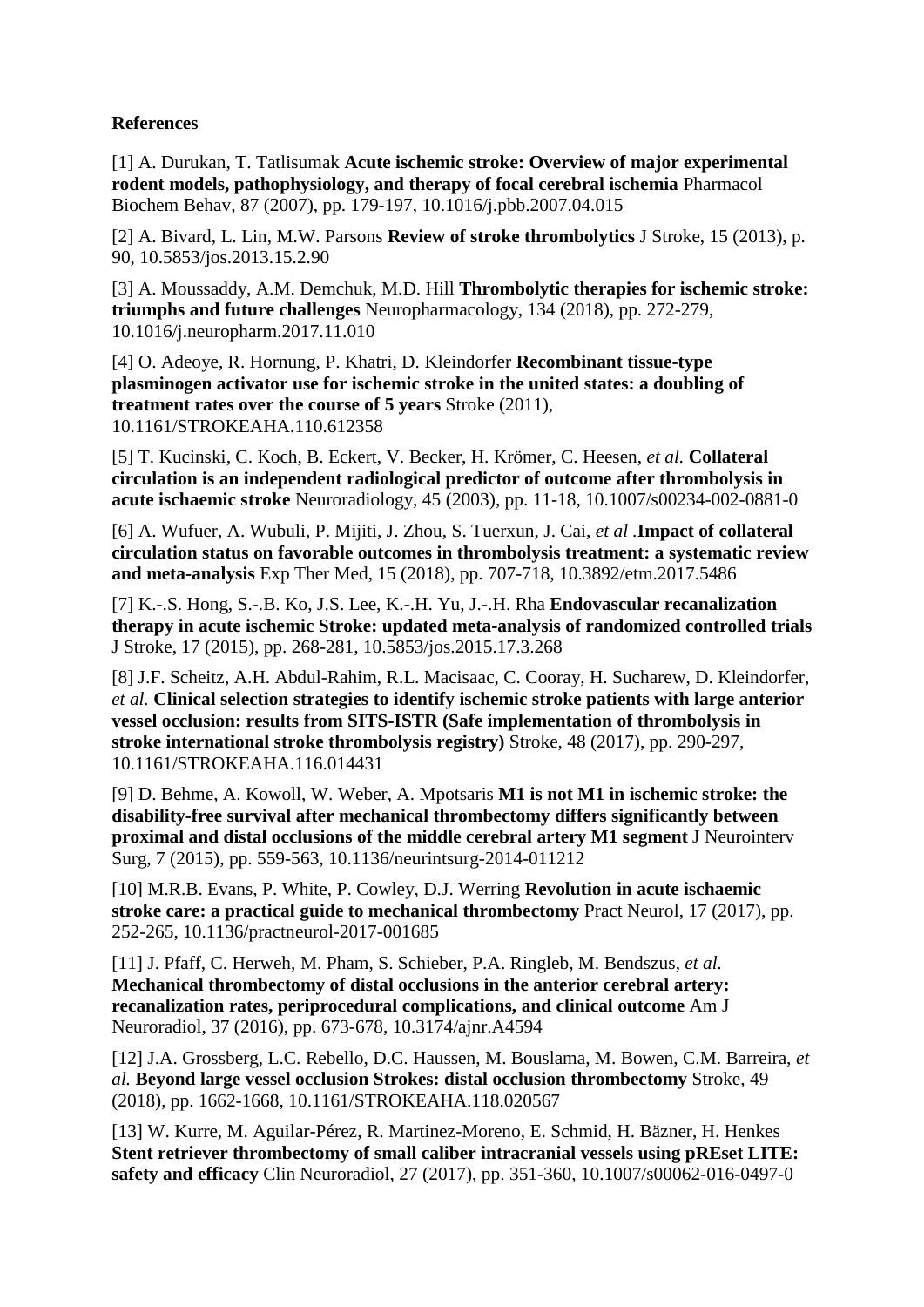[14] E.A. Mistry, A.M. Mistry, M.O. Nakawah, R.V. Chitale, R.F. James, J.J. Volpi, *et al.*  **Mechanical thrombectomy outcomes with and without intravenous thrombolysis in stroke patients: a meta-analysis** Stroke, 48 (2017), pp. 2450-2456, 10.1161/STROKEAHA.117.017320

[15] J. Minnerup, H. Wersching, A. Teuber, J. Wellmann, J. Eyding, R. Weber, *et al.* **Outcome after thrombectomy and intravenous thrombolysis in patients with acute ischemic stroke: a prospective observational study** Stroke, 47 (2016), pp. 1584-1592, 10.1161/STROKEAHA.116.012619

[16] B.C.V. Campbell, P.J. Mitchell, L. Churilov, N. Yassi, T.J. Kleinig, B. Yan, *et al.*  **Tenecteplase versus alteplase before endovascular thrombectomy (EXTEND-IA TNK): a multicenter, randomized, controlled study** Int J Stroke, 13 (2018), pp. 328-334, 10.1177/1747493017733935

[17] B.C.V. Campbell, P.J. Mitchell, L. Churilov, N. Yassi, T.J. Kleinig, R.J. Dowling, *et al.*  **Tenecteplase versus alteplase before thrombectomy for ischemic stroke** N Engl J Med, 378 (2018), pp. 1573-1582, 10.1056/NEJMOA1716405

[18] A. Piebalgs, X.Y. Xu **Towards a multi-physics modelling framework for thrombolysis under the influence of blood flow** J R Soc Interface (2015), 10.1098/rsif.2015.0949

[19] A. Piebalgs, B. Gu, D. Roi, K. Lobotesis, S. Thom, X.Y. Xu **Computational simulations of thrombolytic therapy in acute ischaemic stroke** Sci Rep, 8 (2018), p. 15810, 10.1038/s41598-018-34082-7

[20] S. Yan, Q. Chen, M. Xu, J. Sun, D.S. Liebeskind, M. Lou **Thrombus length estimation on delayed gadolinium-enhanced t1** Stroke (2016), 10.1161/STROKEAHA.115.011401

[21] S. Kamalian, L.T. Morais, S.R. Pomerantz, M. Aceves, S.P. Sit, A. Bose, *et al.* **Clot length distribution and predictors in anterior circulation stroke: Implications for intraarterial therapy** Stroke (2013), 10.1161/STROKEAHA.113.003079

[22] B. Friedrich, M. Gawlitza, S. Schob, C. Hobohm, M. Raviolo, K.T. Hoffmann, *et al.* **Distance to thrombus in acute middle cerebral artery occlusion: A predictor of outcome after intravenous thrombolysis for acute ischemic stroke** Stroke (2015), 10.1161/STROKEAHA.114.008454

[23] M. Saqqur, K. Uchino, A.M. Demchuk, C.A. Molina, Z. Garami, S. Calleja, *et al.* **Site of arterial occlusion identified by transcranial doppler predicts the response to intravenous thrombolysis for stroke** Stroke, 38 (2007), pp. 948-954, 10.1161/01.STR.0000257304.21967.ba

[24] V. Rohan, J. Baxa, R. Tupy, L. Cerna, P. Sevcik, M. Friesl, *et al.* **Length of occlusion predicts recanalization and outcome after intravenous thrombolysis in middle cerebral artery stroke** Stroke, 45 (2014), pp. 2010-2017, 10.1161/STROKEAHA.114.005731

[25] C.H. Riedel, P. Zimmermann, U. Jensen-Kondering, R. Stingele, G. Deuschl, O. Jansen **The importance of size: successful recanalization by intravenous thrombolysis in acute anterior stroke depends on thrombus length** Stroke, 42 (2011), pp. 1775-1777, 10.1161/STROKEAHA.110.609693

[26] J. Yoo, J.-.H. Baek, H. Park, D. Song, K. Kim, I.G. Hwang, *et al.***Thrombus volume as a predictor of nonrecanalization after intravenous thrombolysis in acute stroke** Stroke, 49 (2018), pp. 2108-2115, 10.1161/STROKEAHA.118.021864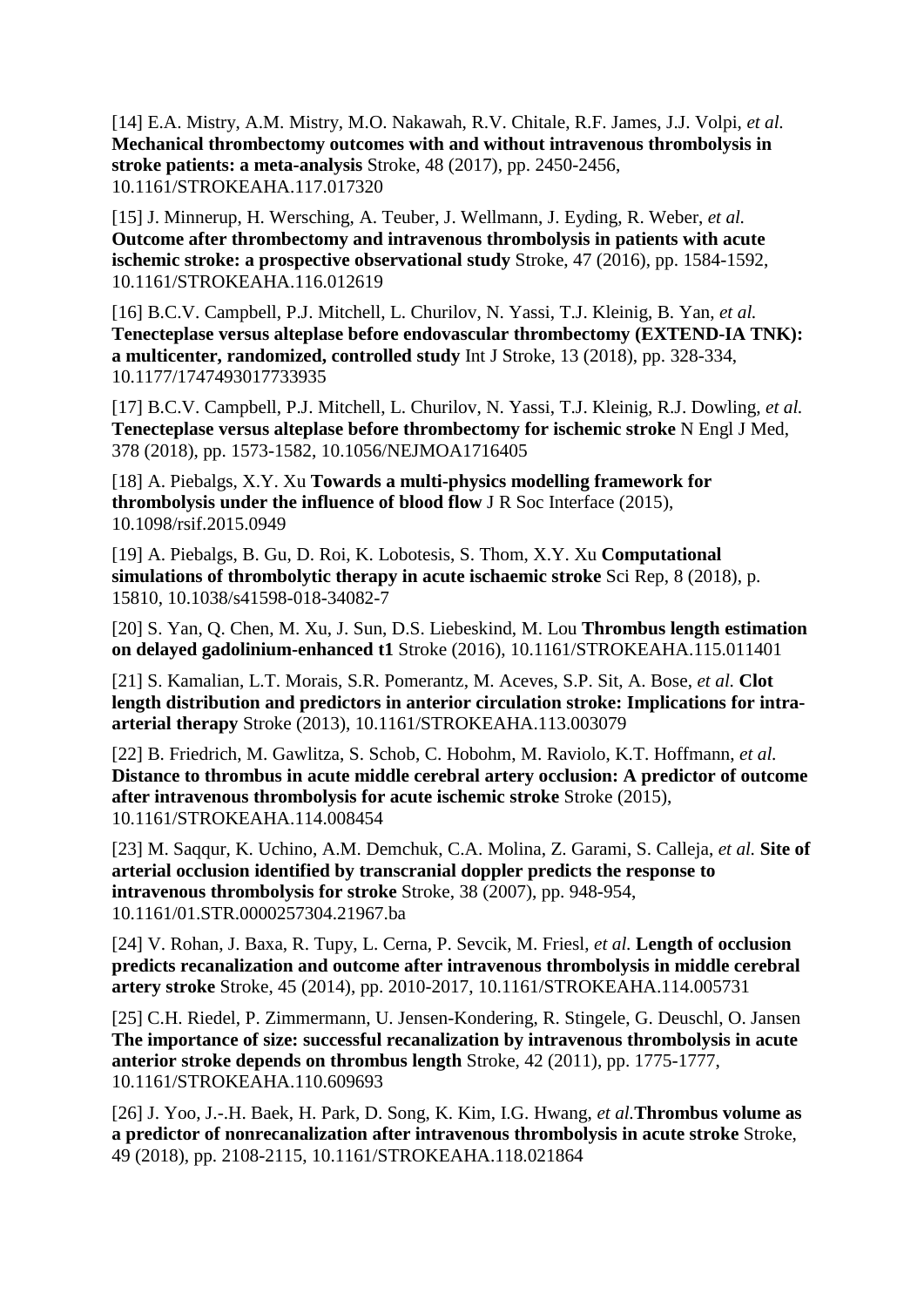[27] J.T. Saarinen, N. Sillanpää, H. Rusanen, J. Hakomäki, H. Huhtala, A. Lähteelä, *et al.* **The mid-M1 segment of the middle cerebral artery is a cutoff clot location for good outcome in intravenous thrombolysis** Eur J Neurol, 19 (2012), pp. 1121-1127, 10.1111/j.1468-1331.2012.03689.x

[28] S. Xu, Z. Xu, V. Kim O, R.I. Litvinov, J.W. Weisel, M. Alber **Model predictions of deformation, embolization and permeability of partially obstructive blood clots under variable shear flow** J R Soc Interface, 14 (2017), 10.1098/rsif.2017.0441

[29] O.V. Kim, X. Liang, R.I. Litvinov, J.W. Weisel, M.S. Alber, P.K. Purohit **Foam-like compression behavior of fibrin networks** Biomech Model Mechanobiol (2016), 10.1007/s10237-015-0683-z

[30] D.B. Cines, T. Lebedeva, C. Nagaswami, V. Hayes, W. Massefski, R.I. Litvinov, *et al.* **Clot contraction: Compression of erythrocytes into tightly packed polyhedra and redistribution of platelets and fibrin** Blood (2014), 10.1182/blood-2013-08-523860

[31] D.R. Enzmann, M.R. Ross, M.P. Marks, N.J. Pelc **Blood flow in major cerebral arteries measured by phase-contrast cine mR** Am J Neuroradiol (1994), 10.1007/978-3- 642-79434-6\_18

[32] K.W. Stock, S.G. Wetzel, P.A. Lyrer, E.W. Radü **Quantification of blood flow in the middle cerebral artery with phase-contrast MR imaging** Eur Radiol (2000), 10.1007/s003300000378

[33] H.G. Bogren, M.H. Buonocore, W.‐.Z. Gu **Carotid and vertebral artery blood flow in left‐ and right‐handed healthy subjects measured with MR velocity mapping** J Magn Reson Imaging (1994), 10.1002/jmri.1880040110

[34] Q. Long, L. Luppi, C.S. König, V. Rinaldo, S.K. Das **Study of the collateral capacity of the circle of willis of patients with severe carotid artery stenosis by 3D computational modelling** J Biomech, 41 (2008), pp. 2735-2742, 10.1016/j.jbiomech.2008.06.006

[35] J. Alastruey, K.H. Parker, J. Peiró, S.M. Byrd, S.J. Sherwin **Modelling the circle of willis to assess the effects of anatomical variations and occlusions on cerebral flows** J Biomech, 40 (2007), pp. 1794-1805, 10.1016/j.jbiomech.2006.07.008

[36] I. Christou, A.V. Alexandrov, W.S. Burgin, A.W. Wojner, R.A. Felberg, M. Malkoff **Timing of recanalization after tissue plasminogen activator therapy determined by transcranial doppler correlates with clinical recovery from ischemic stroke** Stroke, 31 (2000), pp. 1812-1816

[37] C.A. Molina, M. Ribo, M. Rubiera, J. Montaner, E. Santamarina, R. Delgado-Mederos, *et al.* **Microbubble administration accelerates clot lysis during continuous 2-MHz ultrasound monitoring in stroke patients treated with intravenous tissue plasminogen activator** Stroke, 37 (2006), pp. 425-429, 10.1161/01.STR.0000199064.94588.39

[38] A.V. Alexandrov, W.S. Burgin, A.M. Demchuk, A. El-mitwalli, C. Grotta **Speed of intracranial clot lysis with intravenous tissue** Circulation, 103 (2001), pp. 2897-2902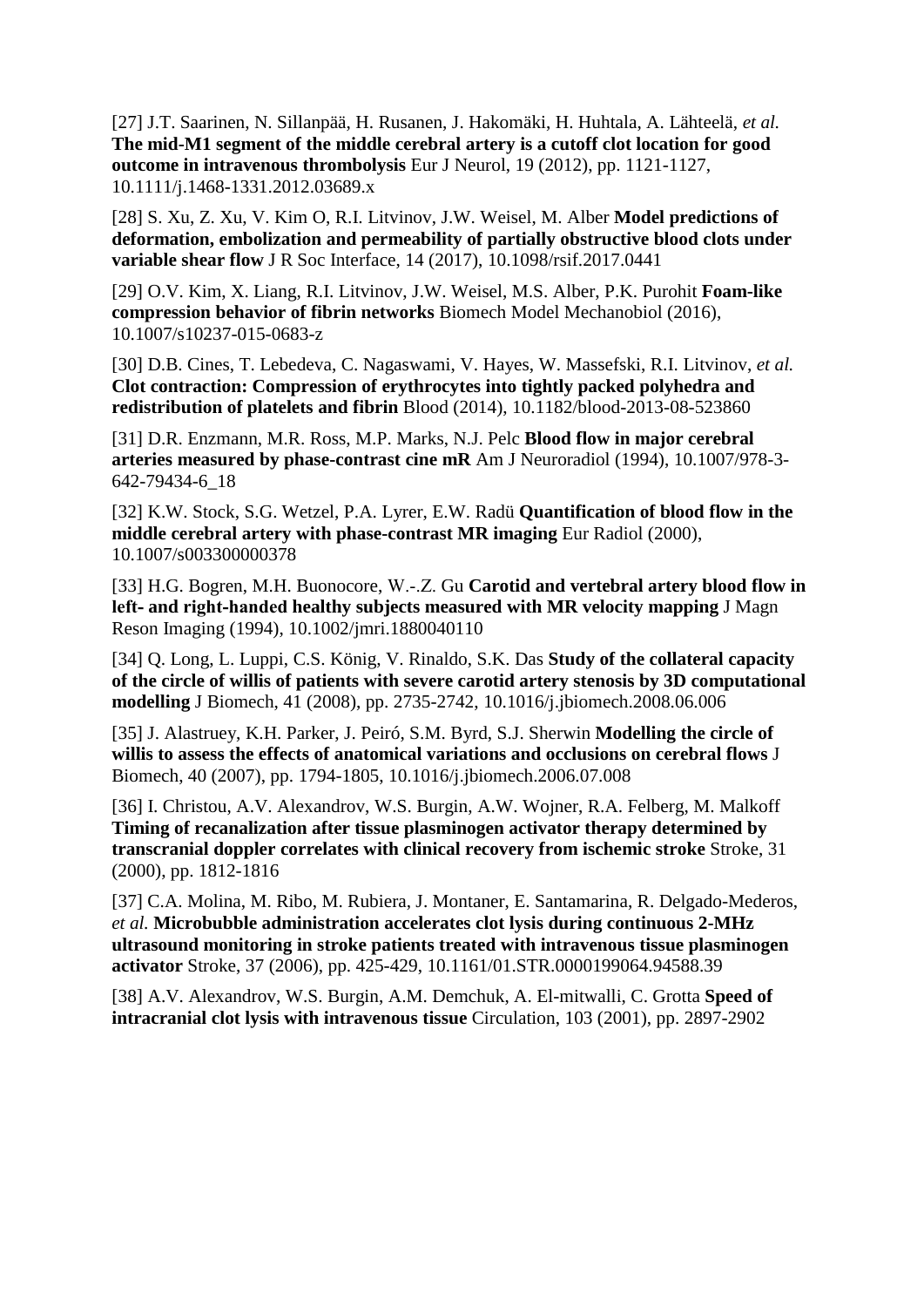

Fig. 1. A schematic illustration of the overall computational model. (a) Models for blood flow and species transport coupled with the compartmental model and threeelement Windkessel model at the inlet and outlet boundaries, respectively. (b) Fibrinolytic reactions involving tPA, plasminogen (PLG), plasmin (PLS) and antiplasmin (AP). (c) Adsorption and desorption of tPA, PLG and PLS onto and from the binding sites in the fibrin fibre network in a clot.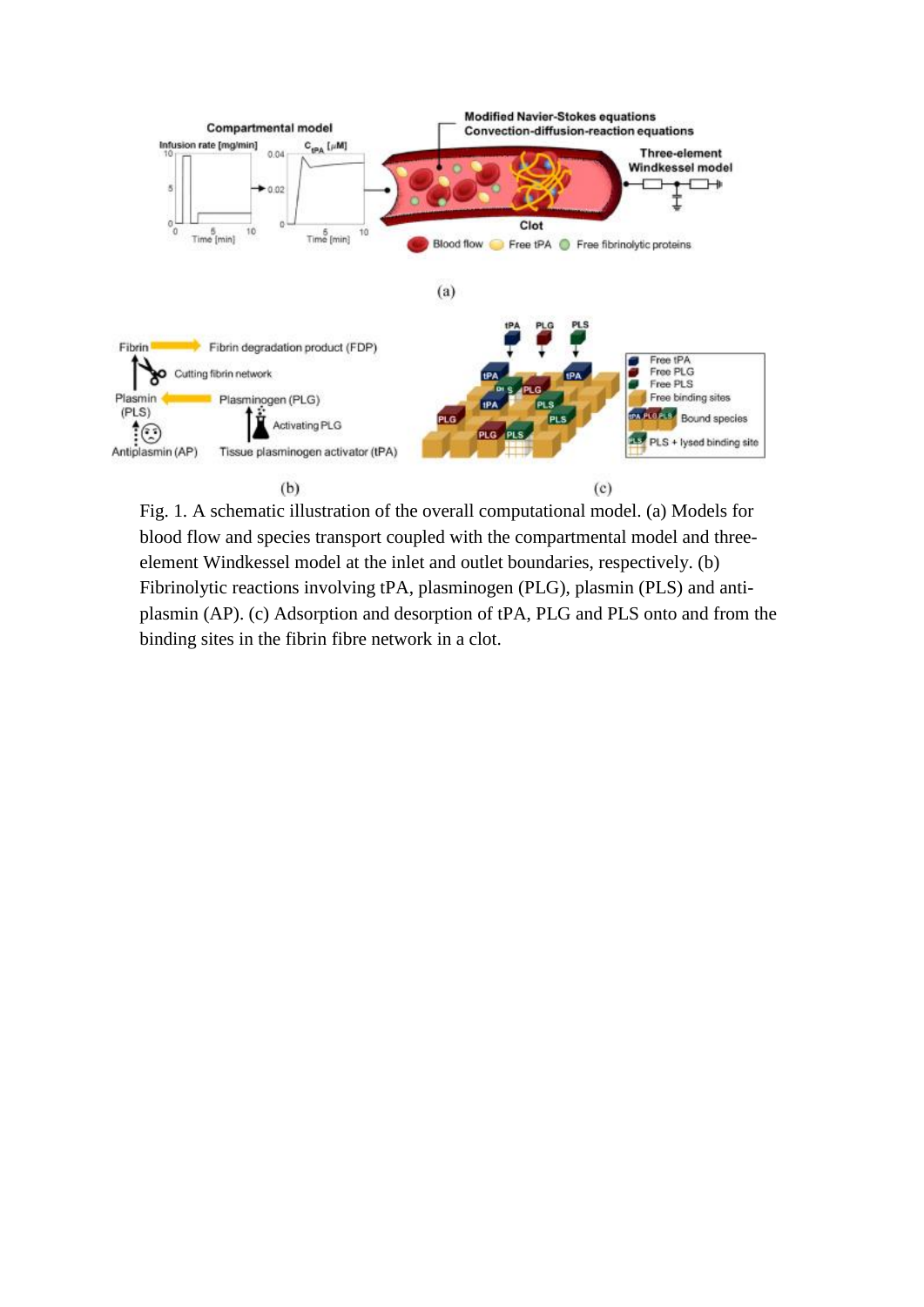

Fig. 2. The patient-specific model used in this study. The internal carotid artery (ICA) bifurcates into ACA and MCA (M1), with the M1 segment of MCA bifurcating further into the inferior (M2-1) and superior (M2-2) branches. The coloured areas in the MCA represent the locations of clots. The grey parts are artificial extensions to the inlet and outlets.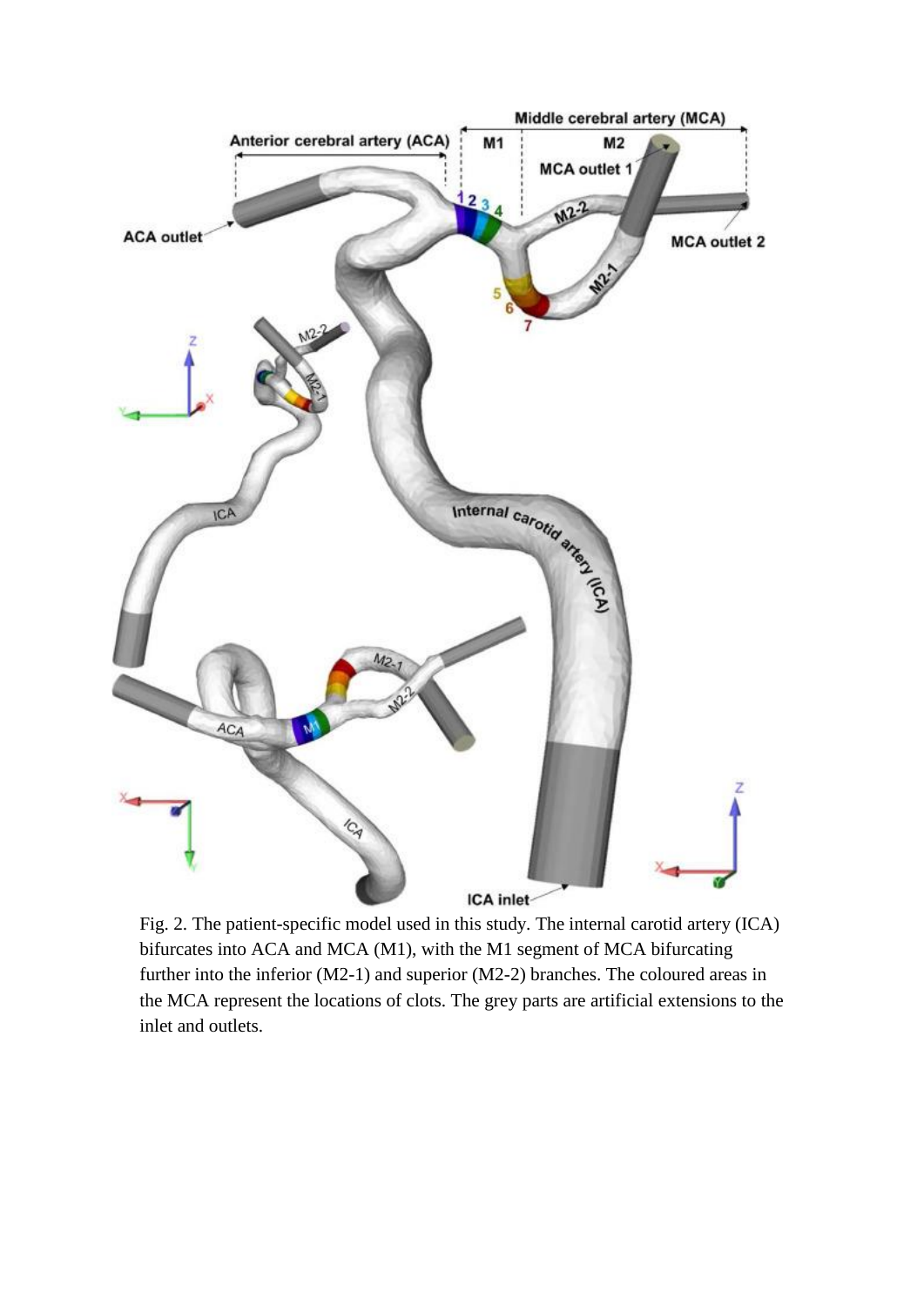

Fig. 3. Flow and clot lysis patterns for C1-4 at different time points, from 60 (when the bolus infusion starts) to 403 s (when the clot completely disappears). Flow velocity and clot resistance (the inverse of clot permeability) are also colour coded.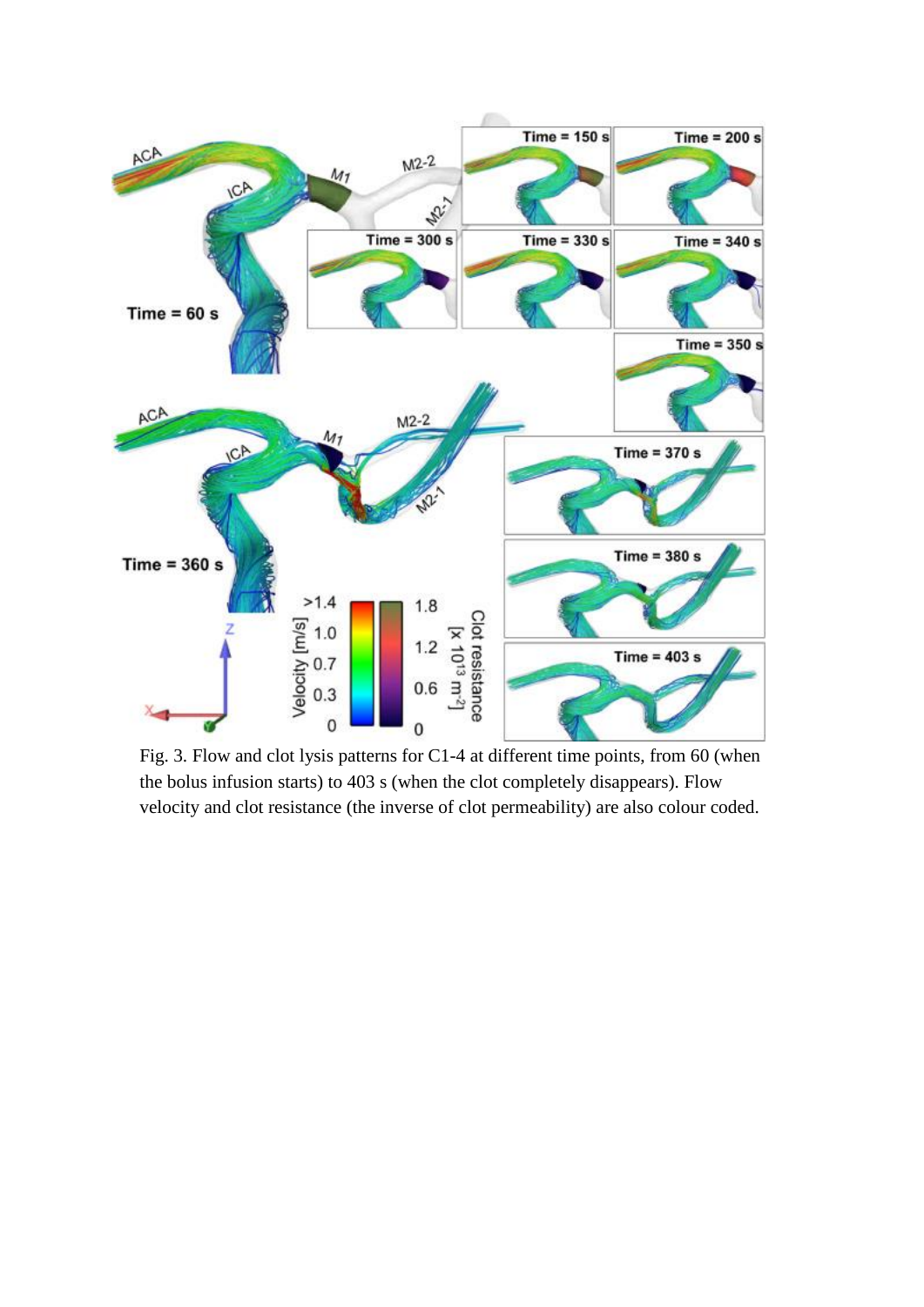

Fig. 4. Flow and clot lysis patterns for C5-7 at different time points, from 60 (when the bolus infusion starts) to 535 s (when clot completely disappears). Flow velocity and clot resistance (the inverse of clot permeability) are also colour coded.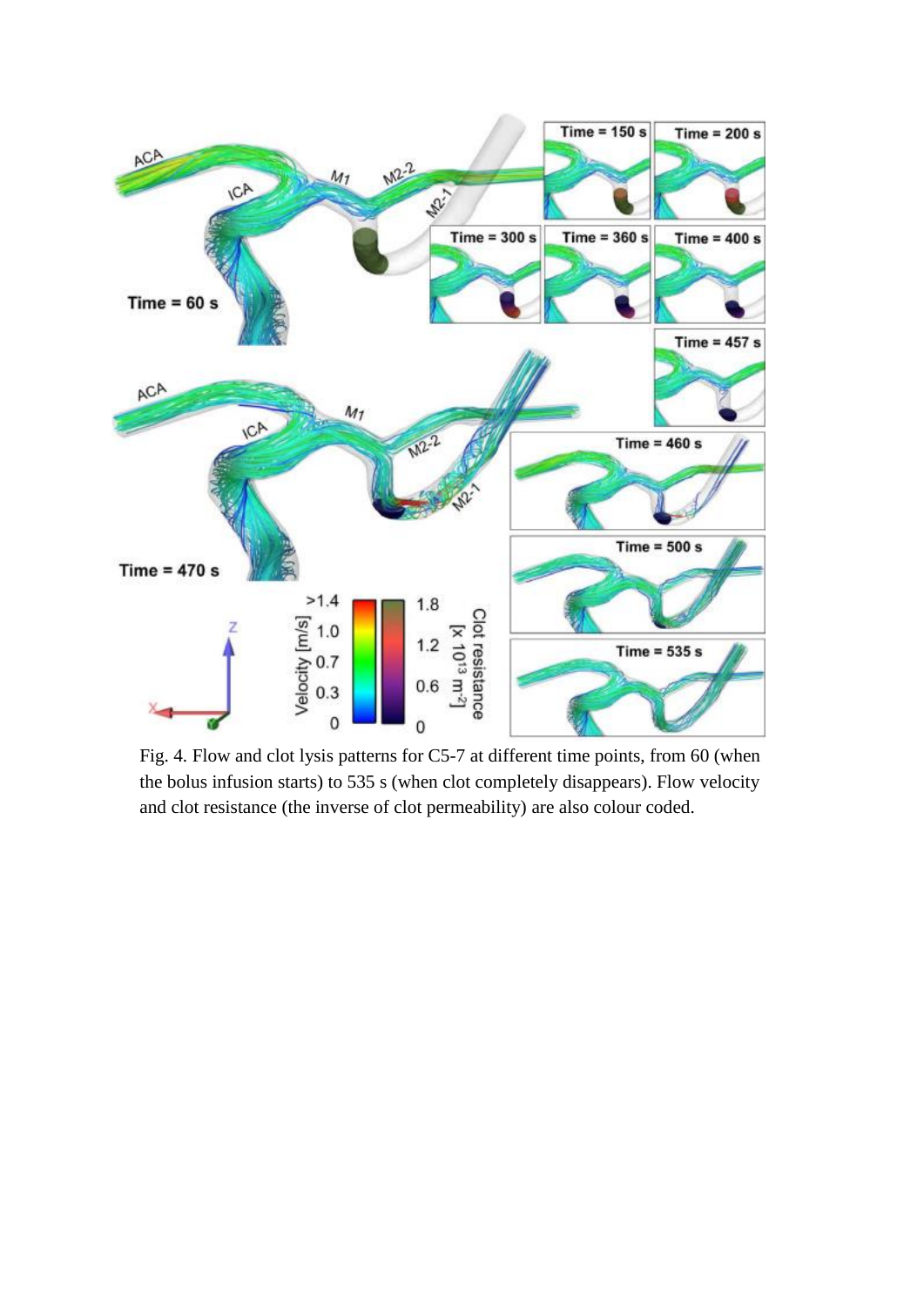

Fig. 5. Flow rate and pressure variations over time for the largest clots of each occlusion. Flow rate and pressure at (a) M2-1 outlet (occluding branch for C5-7), (b) M2-2 outlet, (c) ACA outlet and (d) ICA inlet. The solid and dashed lines are results of C1-4 (M1 occlusion) and C5-7 (M2 occlusion), respectively. Blue coloured lines are for flow rate and orange coloured lines for pressure. The *x*-axis denotes the simulation time, inclusive of an initial 1 min of flow stabilisation without tPA injection. This applies to all subsequent figures unless otherwise stated. (For interpretation of the references to color in this figure legend, the reader is referred to the web version of this article.)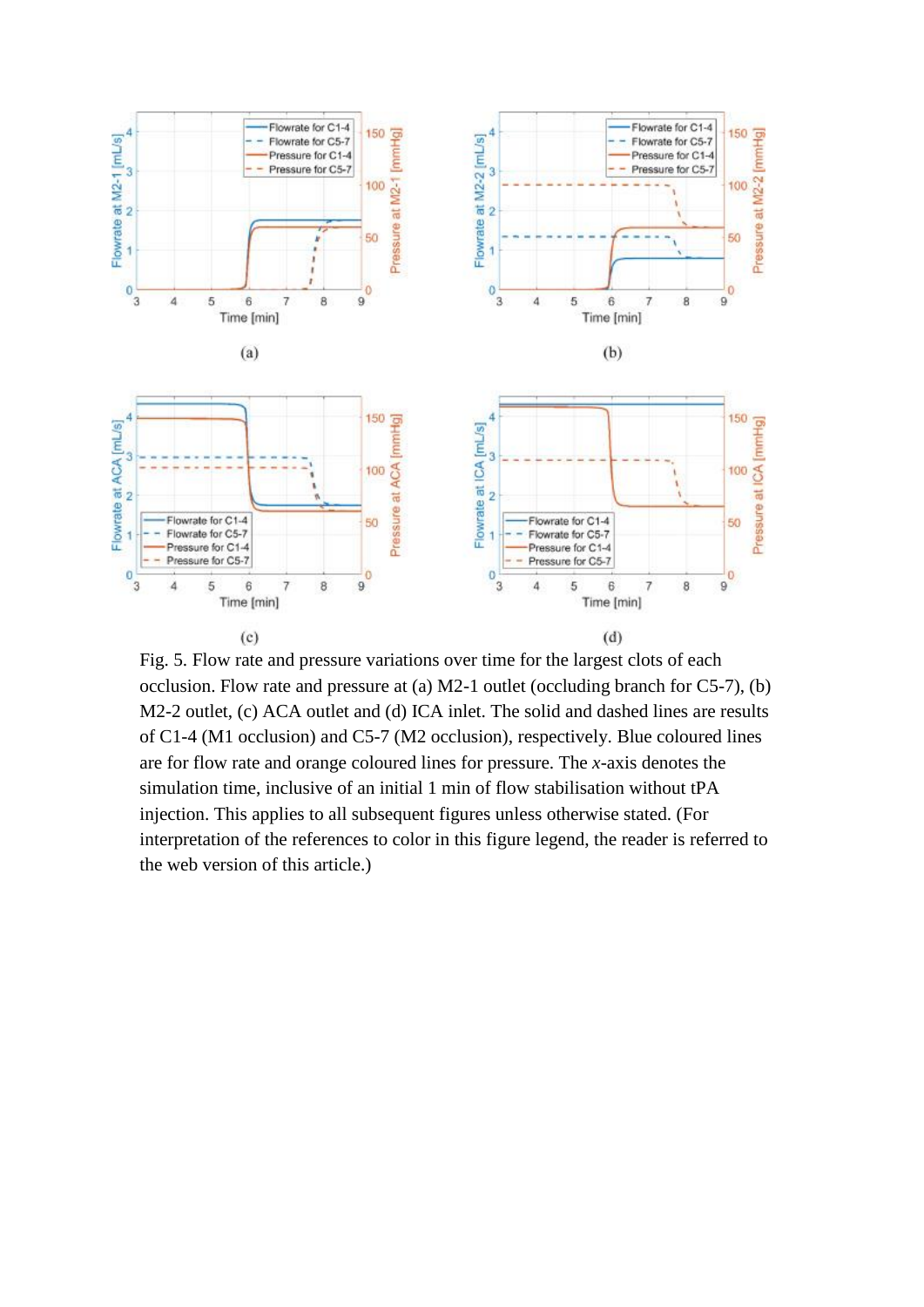

Fig. 6. Flow rate variations in ACA outlet over time for all cases. (a) ACA flow rates and (b) initial clot volumes.



Fig. 7. Volume-averaged concentrations of (a) free tPA and (b) bound tPA within each clot.